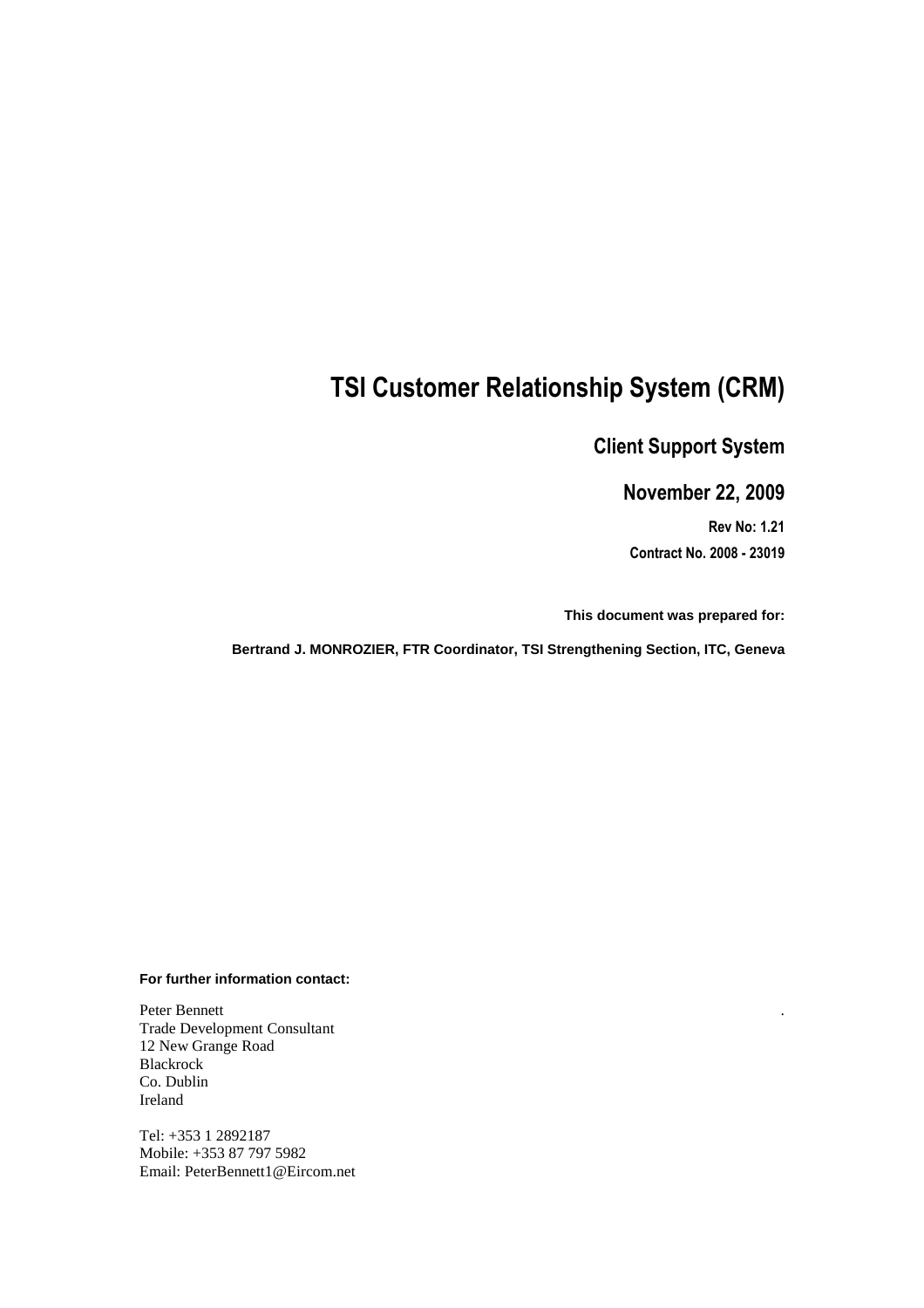# **Table of Content**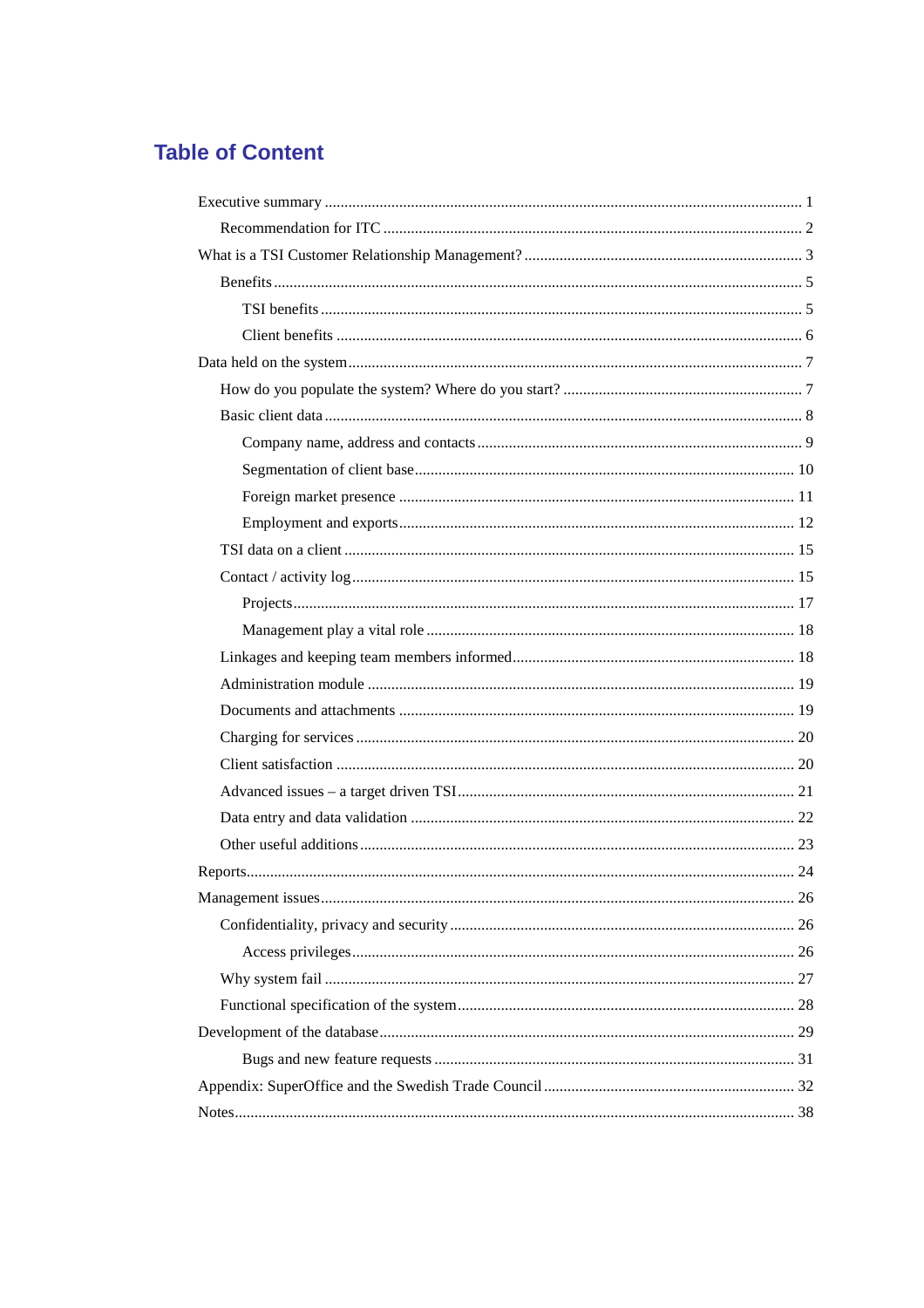# **List of Tables**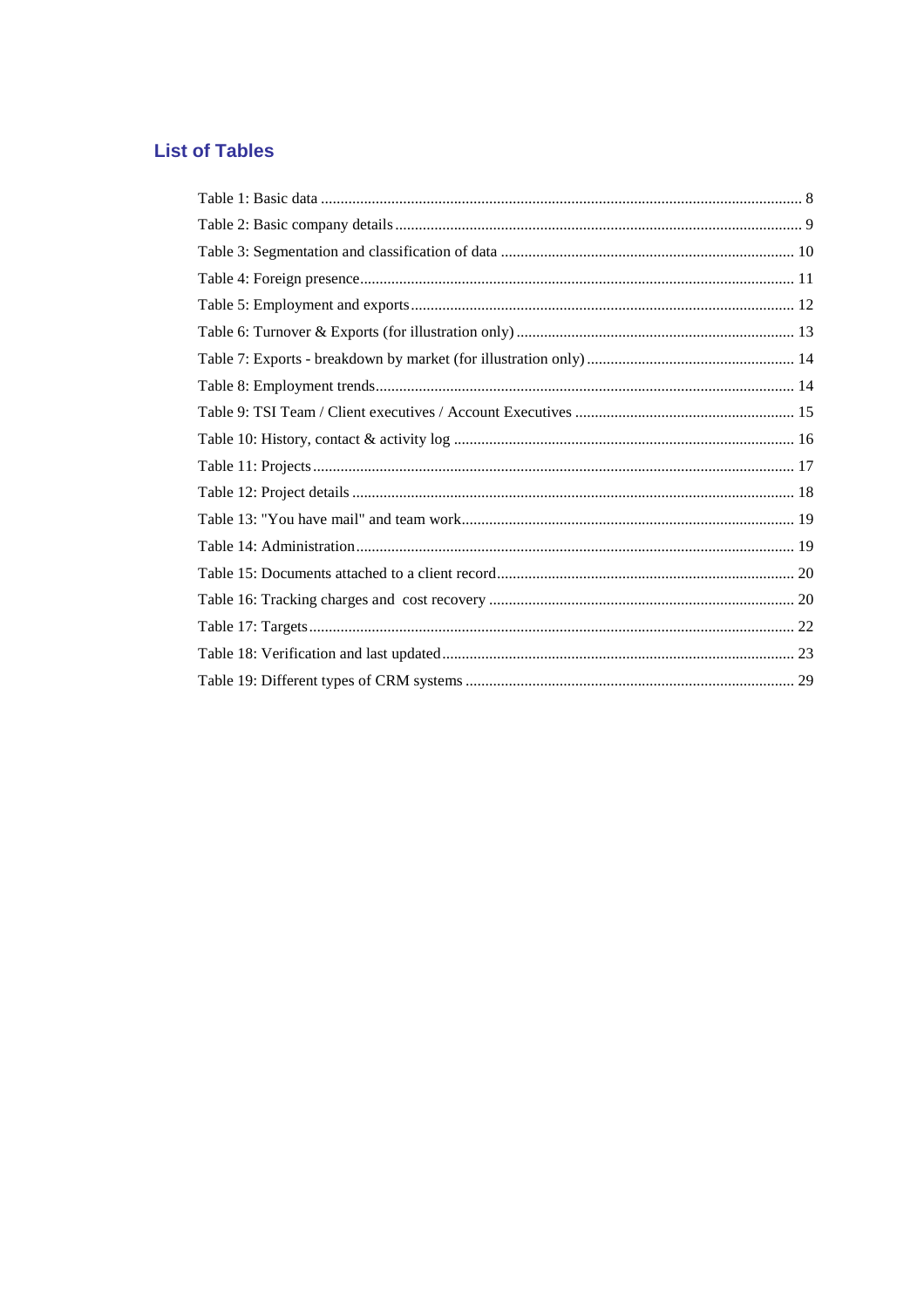# **Executive summary**

#### This document:

- Describes a customer relationship management system (CRM) for a Trade Support Institute (TSI). It is a tool to help the TSI manage the relationship with its clients. (What is CRM? on page 3).
- Lists the benefits that accrue to both TSI and client from the use of a Customer Relationship Management. (Benefits on page 5).
- Summarises the type of data that is typically held on a Customer Relationship Management. (Data held on the system on page 7).
- Provides examples of simple data and more complex data. At the simple end of the spectrum the system only contains the names and addresses of clients. Unfortunately, the simpler systems are of limited use to a TSI.
- Explains how an emerging TSI can build a Customer Relationship Management. Obviously they cannot be built overnight. They are built up piece by piece over a period of time. (How do you populate the system? Where do you start? on page 7)
- Contains a generic functional specification. The specification is flexible, as the requirements of each TSI will be unique. The more common and useful items are highlighted. The initial design must be flexible or scalable to take account of future needs.
- Identifies issues associated with the design, management, and use of a Customer Relationship Management. Specifically, issues that may contribute to the failure of the system are identified. (Why system fail on page 27).
- Identifies actions that will help to ensure the successful introduction of a Customer Relationship Management.
- Contains steps on how to start the process. (Functional specification of the system on page 28).

## **Recommendation for ITC**

A Customer Relationship Management is fundamental to the management of a TSI network. All TSIs will have use for such a system.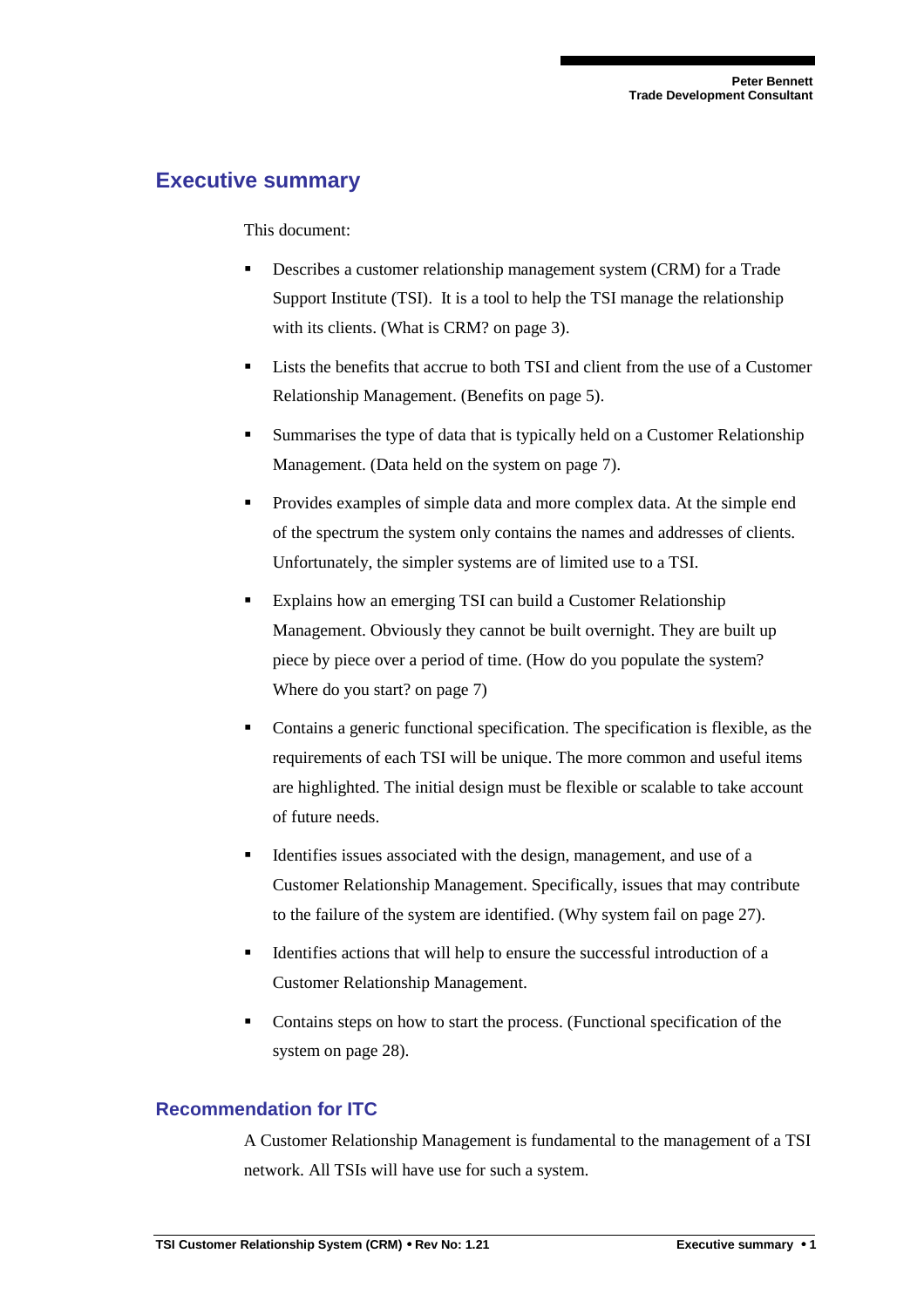ITC should consider commissioning the design of a generic web based TSI Customer Relationship Management along the lines described in this document. The system could be developed using one of the utilities identifies in Table 19: Different types of CRM systems on page 29.

The model could be populated with test data, and used by ITC experts for TSI training.

A more elaborate system could be sold by ITC to TSIs. Alternatively, it could be licensed, with ITC providing maintenance, customisation and upgrades.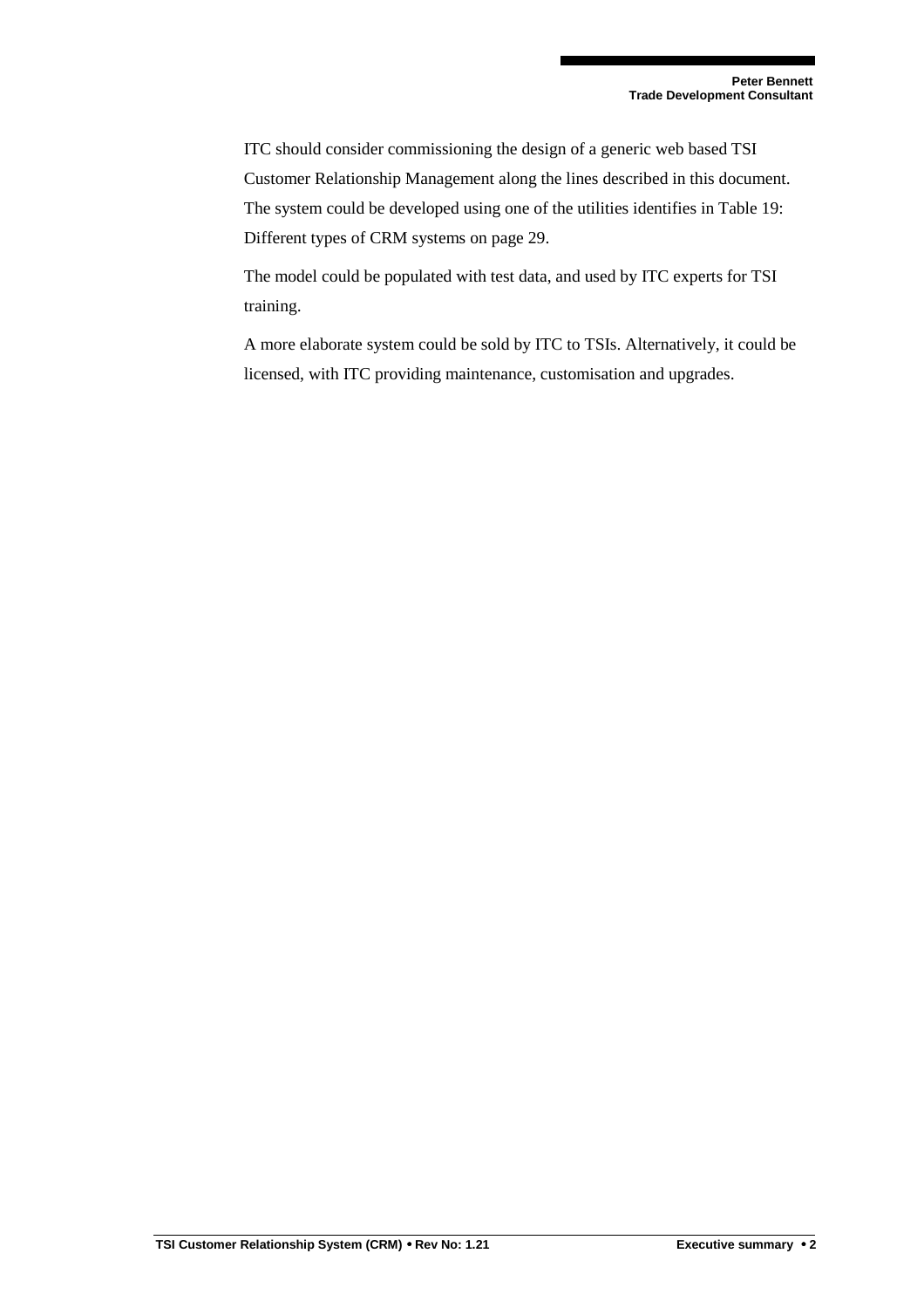# **What is CRM?**

The "buzz" word is customer relationship management or CRM. The term means different things to different people. It depends on the industry and the application. You could operate a simple CRM system with pencil and paper. It could be a perfectly valid system. However its functionality would be very limited. A TSI needs something much more robust.

Wikipedia<sup>1</sup> states that:

*Customer relationship management (CRM) is a term applied to processes implemented by a company to handle its contact with its customers. CRM is used to support these processes, storing information on current and prospective customers. Information in the system can be accessed and entered by employees in different departments…Details on any customer contacts can be stored in the system. The rationale behind this approach is to improve services provided directly to customers and to use the information in the system for targeted marketing and sales purposes.* 

These systems are variously described as a client database, Customer Relationship Management or a customer relationship management system (CRM) or Client Support System. The nomenclature or description is a matter of personal preference.

A TSI's Customer Relationship Management is a database of client companies. Its primary goal is to capture the TSI's relationship with the client. The system should satisfy some minimum criteria. It should:

- be easy to use and easy to update;
- fast;
- build around the client record;
- take account of the needs of the FTRs, the executives who work directly with clients and the management of the TSI;
- web based to facilitate multiple points of access;

<sup>1</sup> http://en.wikipedia.org/wiki/Customer\_relationship\_management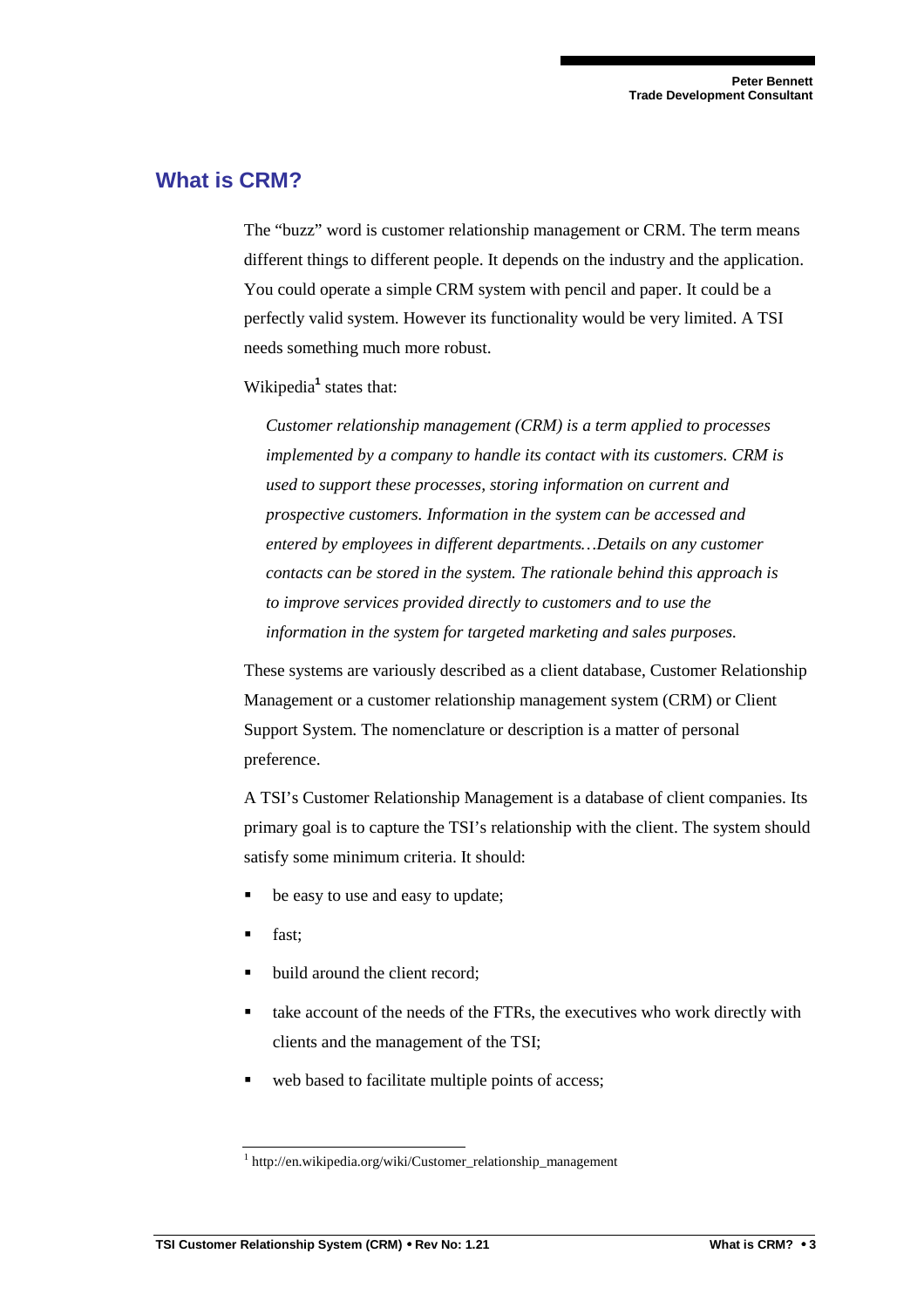- most operations and key information on a client should be available from the home page.
- scalable, i.e. capable of expansion to accommodate the growing needs of the TSI.

It should be a "**wiki**" type of system, where the prime users, i.e. FTRs and client executives, enter data on the system. It is a collaborative environment. The FTRs and client executives can edit any record or document in a web browser using a standard WYSIWYG<sup>2</sup> editor much like a word processor. Anyone with the necessary permissions can edit the record.

The client executive, i.e. the person with overall responsibility for the company, is responsible for the client record.

A TSI will have hundreds, possibly a few thousand clients. The organisation's objectives are typically to help its clients, who are primarily small to medium sized companies, to develop sustainable business. It will have multiple services to help its clients and these services will be provided by a number of foreign trade representatives (FTRs) and by other assets in the home market, such as a Market Information Centre. By definition the FTRs will have a wide geographical spread. Individual members of the network may never meet face-to-face.

A TSI is, therefore, a complex network. Personnel will interact with each other and with clients, remotely. Clients will have multiple points of access to the TSI. For example, a client could make contact with any of the FTRs, with personnel in a Market Information Centre, or with any TSI executive, home or foreign based. Management, TSI executives and FTRs need a method for tracking and recording these interactions. A Customer Relationship Management should be able to generate answers to the following questions:

- What has this TSI done for Client X over the past 2 years?
- Is this the first time we have worked for this company? Is it a valid client, and should we devote resources to answering the company's questions? Has this company, who employs 10 people, sent the same request to every office in the network?

<sup>2</sup> WYSIWYG is the an acronym for *What You See Is What You Get*.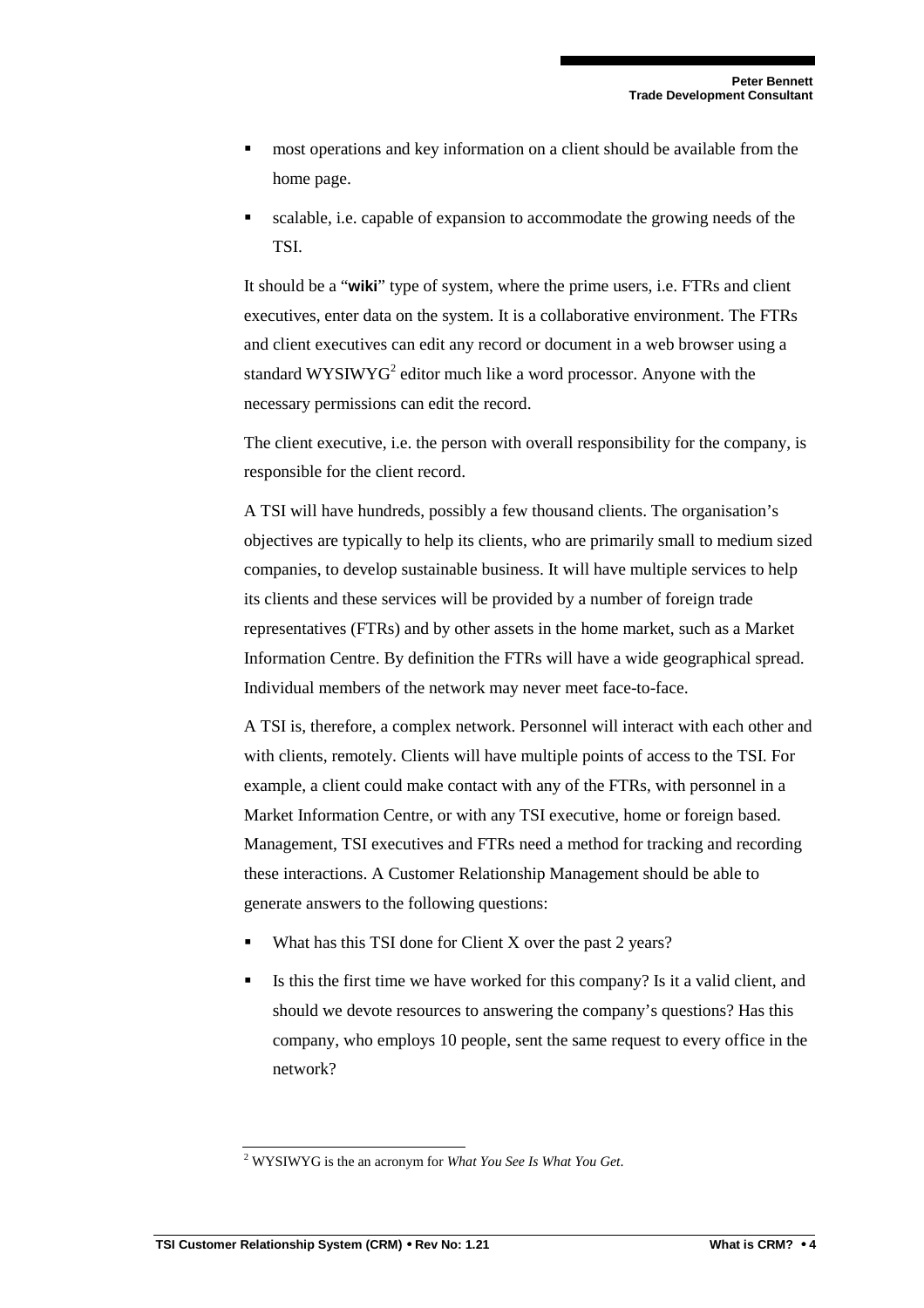- How many companies in the Food Sector have we worked for over the past year? What did we do for them, and where?
- How many companies used the services of our office in <Location>? Who are these companies and what did they ask us to do?

The TSI's system must be able to handle hundreds of clients, track the usage of multiple services and requests, and permit access by a wide range of users. The utilities described in Table 19: Different types of CRM systems on page 29 could be used to build the system.

**Note:** It is critically important to understand that a TSI's Customer Relationship Management is not a "who-makes-what" directory or a directory of companies / exporters in a country. It may contain some of this information, but that is not its primary purpose. It is a database of clients. It contains a record of work undertaken for the client by the TSI. Attempts to combine a "who-makes-what" industry directory with a Customer Relationship Management are very likely to result in disappointment.

#### **Benefits**

## **TSI benefits**

A TSI will derive significant benefits from a Customer Relationship Management. It will enable the TSI to:

- Keep track of all substantive contact and work assignments for a client.
- Maximise efficiency by focusing on priority clients and not waste resources on non-priority clients, or entities that are not eligible clients.
- Ensure clients receive consistent treatment in all of their interactions with the TSI.
- Enable all divisions of the network to provide a uniform response to a client.
- Store all client information on one central database, which is available to all relevant staff. Everyone has access to the same client information.
- Segment the client base, thereby enabling the TSI to focus on priority clients.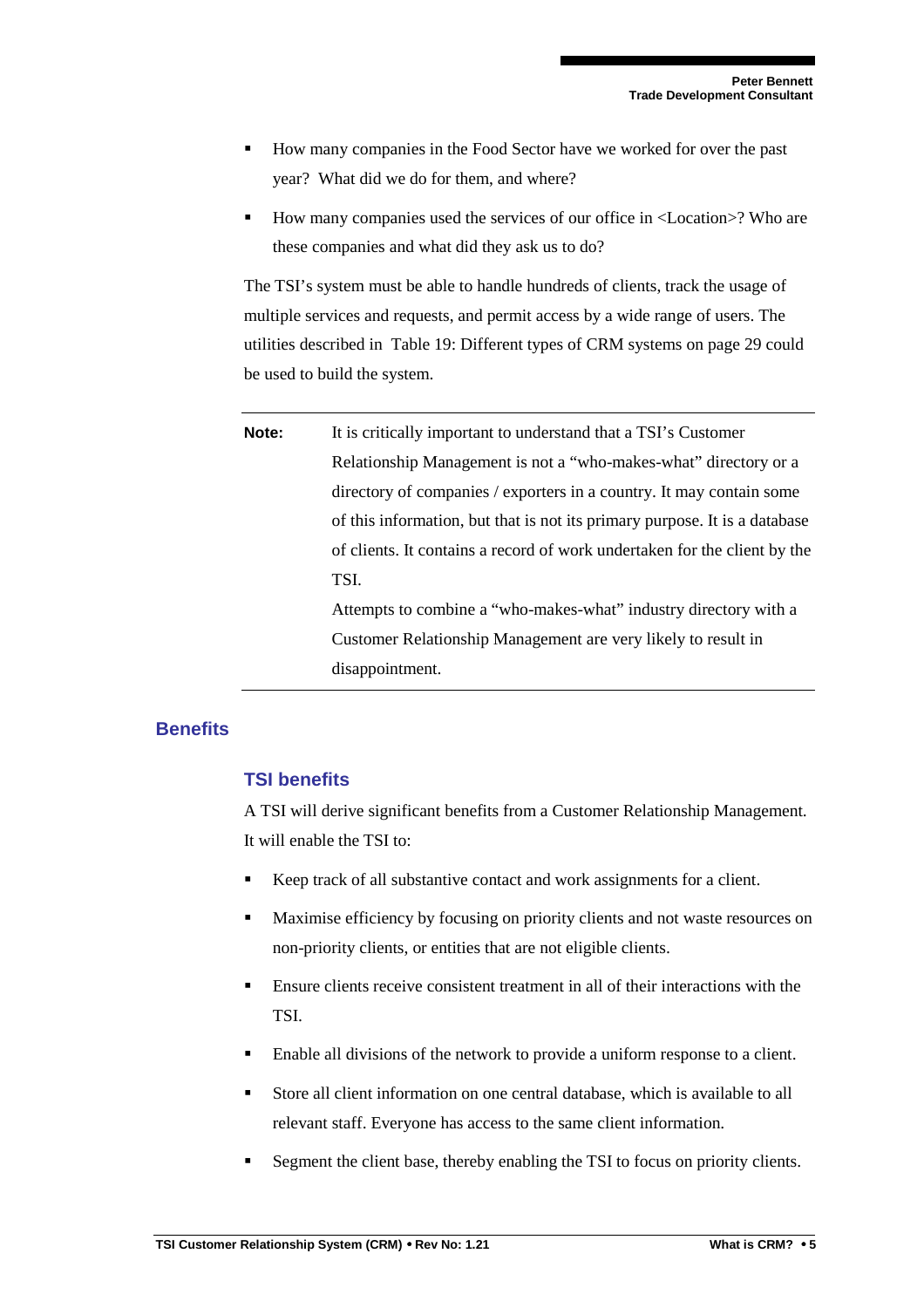- Track client behaviour and tailor services to meet individual client needs.
- Help senior management to judge the success of TSI activities.
- Build loyalty by enabling TSI executives to focus on named individuals in companies.
- Identify client preferences by identifying what services, in what locations, are used by what clients.
- **Focus marketing campaigns, based on client preferences.**
- **Present the same client experience across the network.**
- Help management evaluate what resources are being devoted to different sectors of industry.
- Help identify what sectors and markets are most active from a client perspective.
- **Monitor progress against targets.**
- Work more efficiently.

## **Client benefits**

The clients of a TSI will derive significant benefits for the system. The client will:

- Deal seamlessly with the TSI network as one entity.
- Receive a uniform response from all sections of the network.
- Deal with a professional organisation that focuses on client needs
- Receive customised communications from the TSI.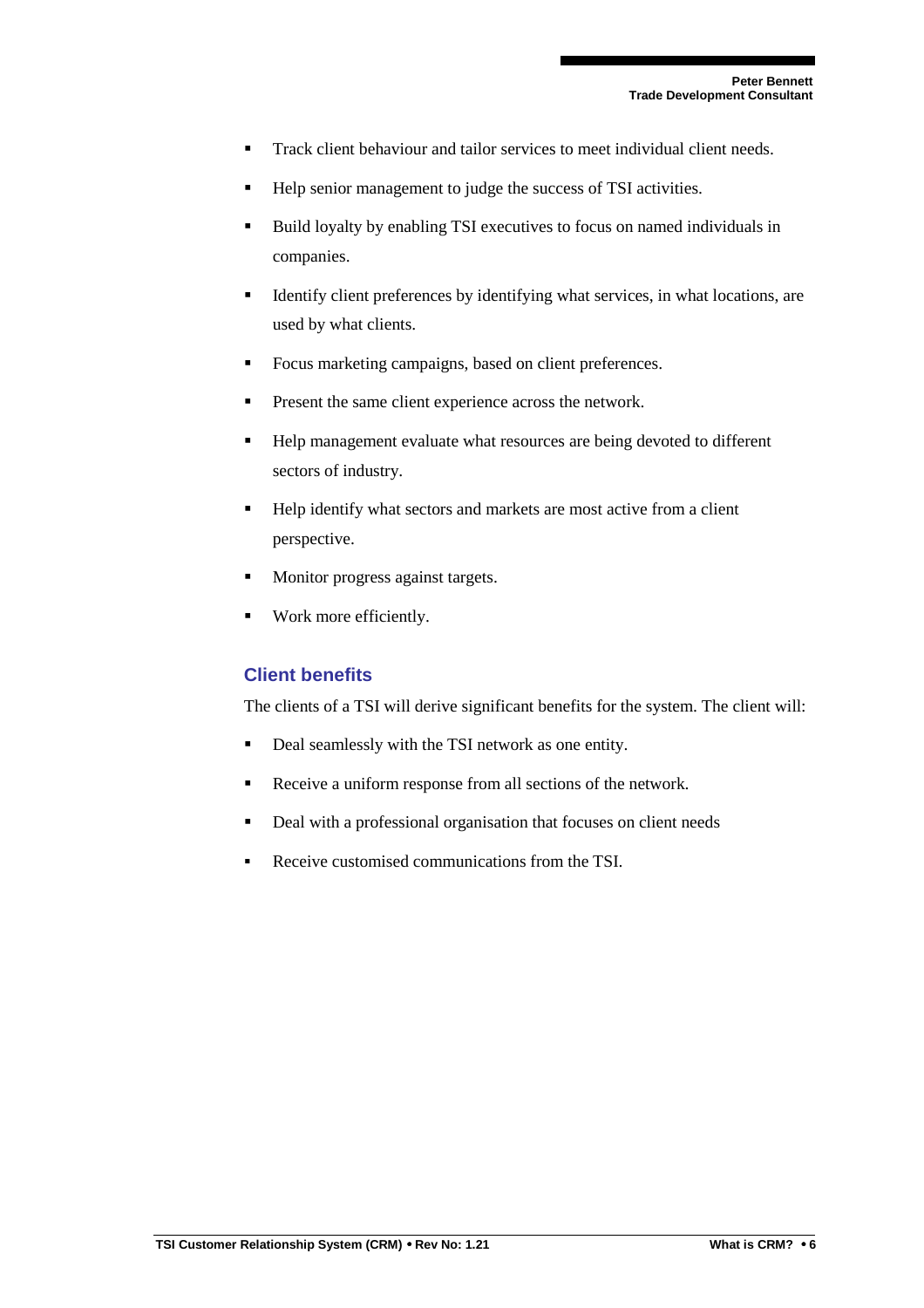## **Data held on the system**

No two TSIs, or fully integrated trade promotion organisations, are the same. There are infinite variations and permutations. A TSI might be a department, branch or division of a ministry of commerce or its equivalent. It might be part of a ministry of foreign or external affairs. It might be a semi-autonomous or a fully autonomous entity supported by government or even one partly or wholly funded by the private sector. It might be an amalgamation of departments in two separate organisations. For example, a department in a ministry of industry might provide support in the home market for the FTRs, while the FTRs are employees of a ministry of foreign or external affairs. It might be a small organisation, with no FTRs or foreign based assets.

It is therefore difficult to specify with any degree of precision the information that should be held on a TSI Customer Relationship Management as each case will be different.

Some information will be easy to obtain. Other information might be quite difficult to obtain.

#### **How do you populate the system? Where do you start?**

Starting from scratch can be quite intimidating. Populating a Customer Relationship Management may seem a major task. Nobody likes staring at a blank screen. Where do you start? However, the process is likely to be much easier than initially envisaged. Data can be built up piece by piece over a period of time. All it takes is commitment and motivation, and a clear understanding by the executive staff who deal directly with clients, that the system will eventually help them do their job better. Everyone involved should be aware of the benefits the TSI will derive from a working system. The process must be managed; otherwise the build up is likely to fail. (See: Why system fail on page 27).

Let's assume that a medium sized TSI has 10 FTRs, and 5 client executives working with companies from the home market. These numbers are not important. They are just for illustration. Let's assume that each of the executives carried out only one task or assignment for 30 companies during the course of a year. This is really a very small number. Each executive undertakes a task for less than one company per week. If all of these interactions were entered on the system, at the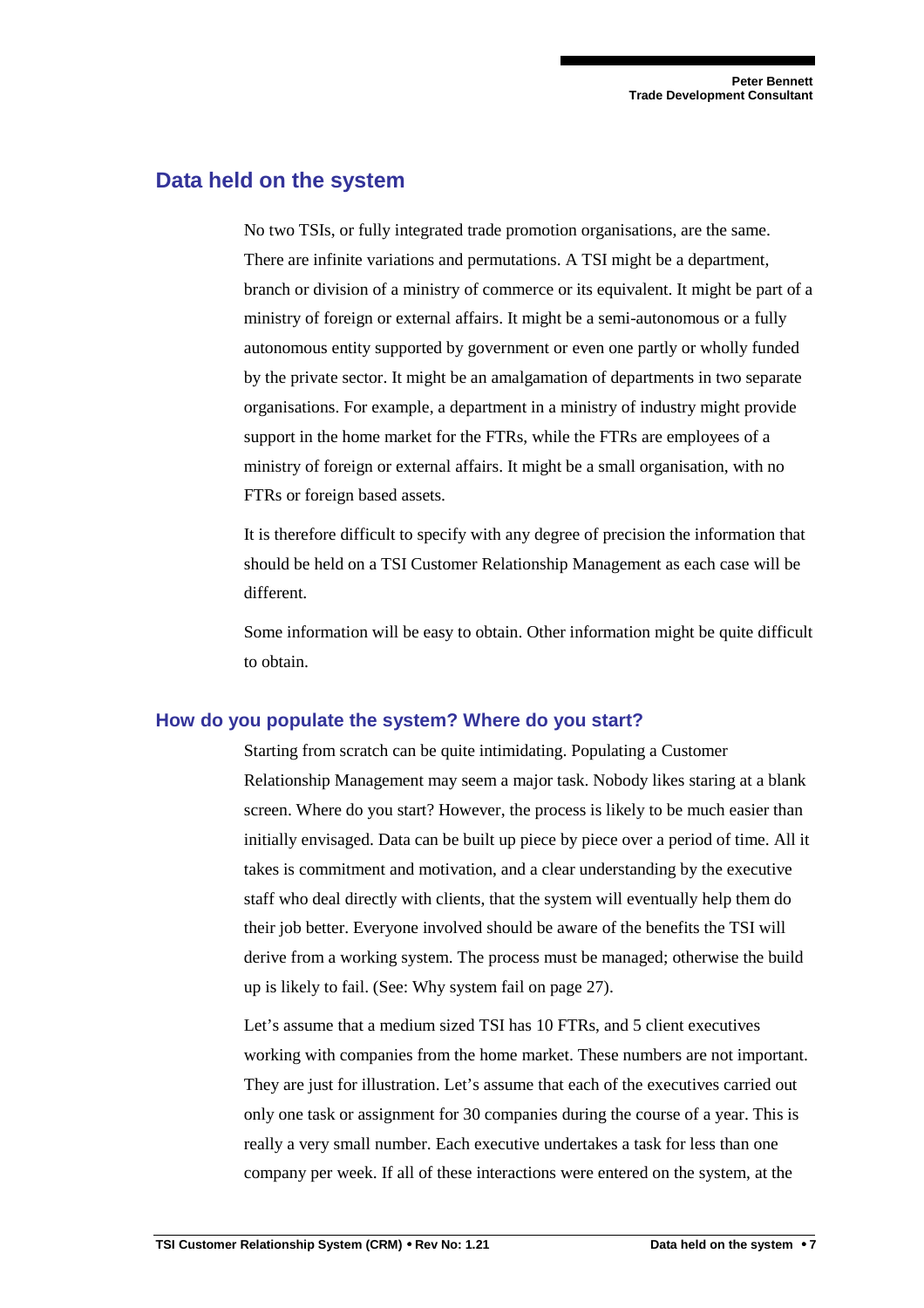end of the year there would be 450 entries or pieces of data. If you reduce the client number by 30% to take account of duplicates, you arrive at a figure of 300 client records on the system. That's a respectable system. It has taken one year to build it up. Over time, it will grow and become more useful.

Initially company data might be extracted from multiple sources to start the population. However, the danger in doing so is that you run the risk of populating the system with companies who are not, and who may never be, clients. It must be emphasised that the system in not an industry directory or a "who-makes-what" directory. It's a database of clients.

It's better to have a small quantity of high quality data than a large quantity of irrelevant and / or suspect data.

#### **Basic client data**

The following broad category of client information is applicable to most TSIs.

|                | Basic data                            | <b>Observation</b>                                      | See for further<br>details: |
|----------------|---------------------------------------|---------------------------------------------------------|-----------------------------|
| 1              | Company name, address and<br>contacts | Basic data required by<br>all systems                   | Table 2, page 9             |
|                | Industry Sector / Segmentation        | <b>TSI</b> Classification                               | Table 3 on page 10          |
| $\mathfrak{D}$ | Employment                            | Exact figure or an<br>estimate.                         | Table 5 on page 12          |
| 3              | <b>Exports</b>                        | Total or a breakdown.<br>Exact figures or<br>estimates. | Table 5 on page 12          |

*Table 1: Basic data*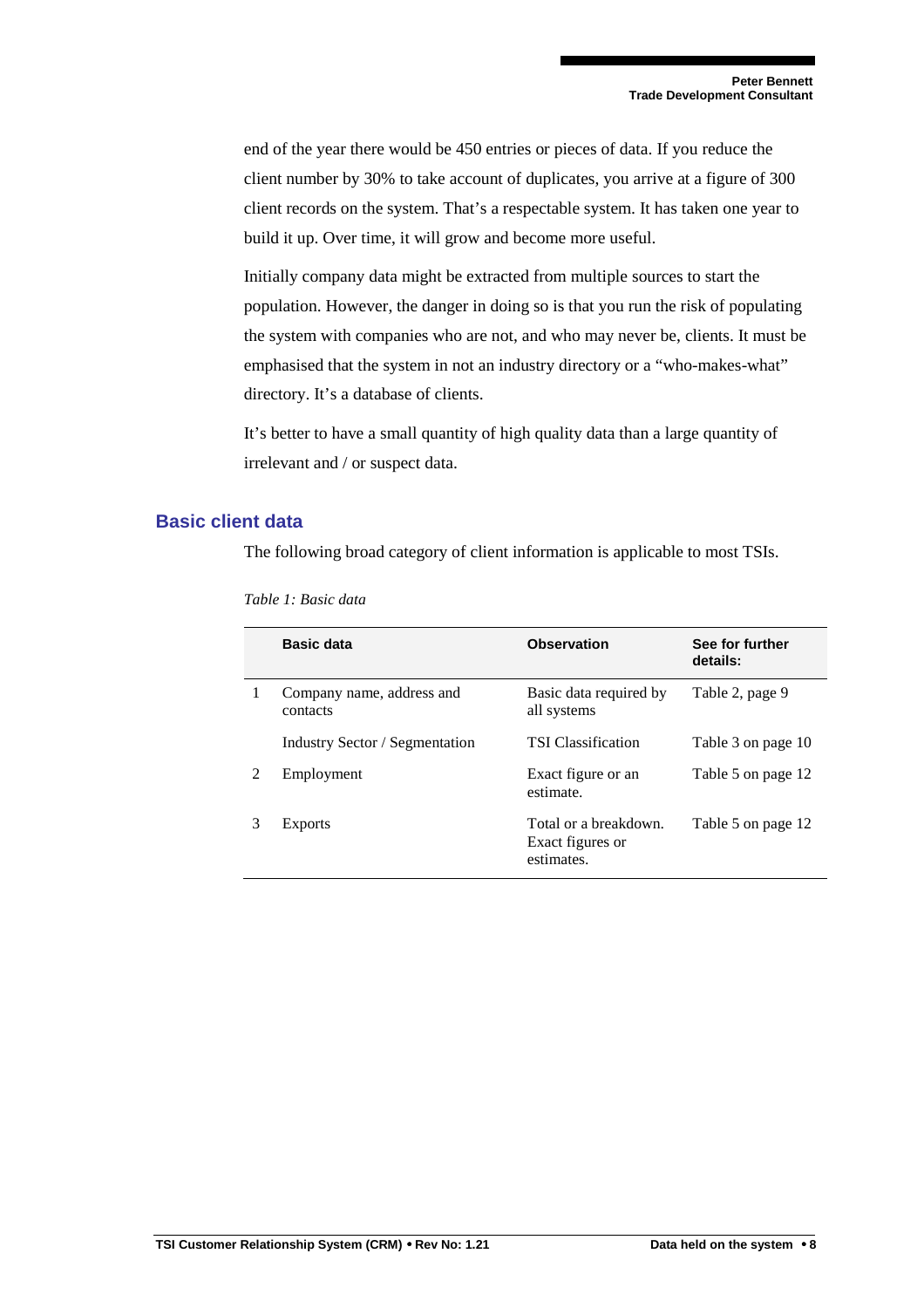## **Company name, address and contacts**

Much of the data in Table 2 is self explanatory. When building a system from scratch concentrate initially on the important data. This is designated as **Required – Yes**. The fields designated **Required – No** can be populated over time.

Much of the information in this section would be similar to the data you would hold on a company in Microsoft Outlook.

| <b>Field</b>       | <b>Description / Observation</b>                                                                                                                       | <b>Required</b>      |
|--------------------|--------------------------------------------------------------------------------------------------------------------------------------------------------|----------------------|
| Company name:      | Self explanatory. Important that the full<br>and correct company name is entered on<br>the system                                                      | Yes                  |
| Trading name:      | Trading name may be the name that the<br>company is popularly known by.                                                                                | N <sub>0</sub>       |
| Old name:          | If applicable. In most cases this will be<br>blank.                                                                                                    | N <sub>0</sub>       |
| Address:           | Full address. In some cases there may be<br>multiple addresses. The system should<br>accommodate this.                                                 | Yes                  |
|                    | There should be multiple fields for the<br>address, permitting sort on a regional or<br>city basis.                                                    |                      |
|                    | (A separate section will deal with foreign<br>addresses. See Table 4 on page 11.)                                                                      |                      |
| Primary contact:   | Full name and title. Direct telephone<br>numbers, mobile / cell phone numbers,<br>email address, etc. Whatever is<br>appropriate in the circumstances? | Yes                  |
|                    | Typically the contacts are: managing<br>director or CEO, marketing manager or<br>finance manager, etc.                                                 |                      |
|                    | In some rare cases the contacts will be<br>the production manager.                                                                                     |                      |
| Secondary contact: | See Primary contact above.                                                                                                                             | N <sub>o</sub>       |
| Tertiary contact:  | See Primary contact above.                                                                                                                             | N <sub>0</sub>       |
|                    | Number of contact fields can be extended<br>if needed.                                                                                                 |                      |
| Web address:       | www.company_name.com                                                                                                                                   | Yes, if<br>available |

*Table 2: Basic company details*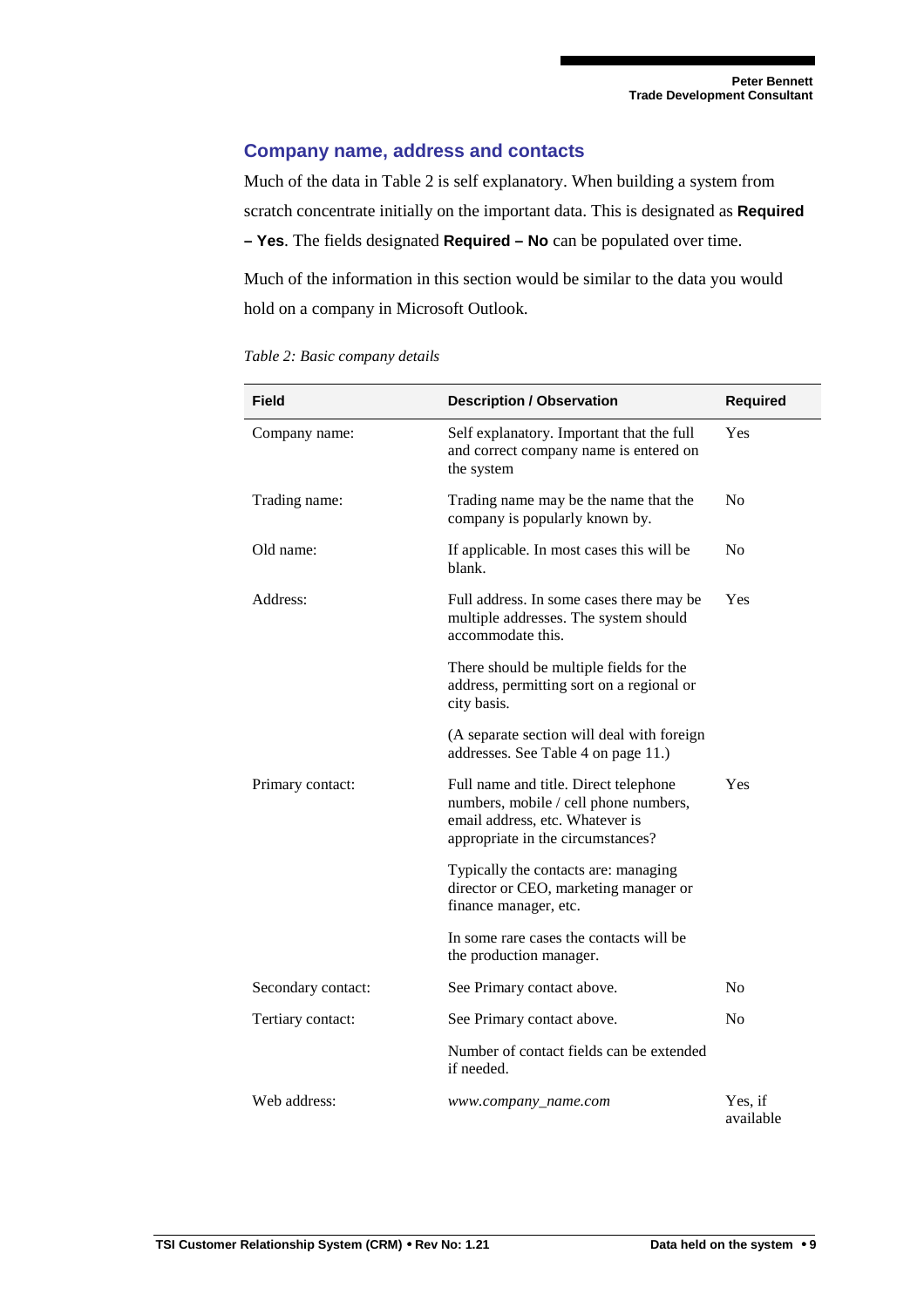| Field                                   | <b>Description / Observation</b>                                                                                                             | <b>Required</b>                                    |
|-----------------------------------------|----------------------------------------------------------------------------------------------------------------------------------------------|----------------------------------------------------|
| Nationality:                            | May be very important. Some TSI may<br>allocate a high priority to indigenous<br>companies and a low priority to foreign<br>owned companies. | Yes, if a TSI<br>policy issue.<br>Otherwise<br>No. |
| National / legal company<br>designator. | This is a link to the national companies'<br>database office, and is verification that<br>the client is in fact a legal entity.              | No.                                                |
| Nature of Business                      | A short description of the business. E.g.<br><i>publishing services</i> , or light engineering,<br>food ingredients, etc.                    | No. But very<br>useful.                            |
| <b>NACE Code:</b>                       | e.g. 5819                                                                                                                                    | No.                                                |

## **Segmentation of client base**

Some form of segmentation is necessary. Table 3 contains data that enables the TSI to segment and categorise its clients. Each TSI will have different requirements. Table 3 contains suggestions as to how the client base might be segmented.

| <b>Field</b>  | <b>Description / Observation</b>                                                                                                                                                                                                                                                              | <b>Required</b>                                                                 |
|---------------|-----------------------------------------------------------------------------------------------------------------------------------------------------------------------------------------------------------------------------------------------------------------------------------------------|---------------------------------------------------------------------------------|
| Client:       | Yes / No                                                                                                                                                                                                                                                                                      | Yes                                                                             |
|               | (Some companies may be on the<br>system, but they may not be active<br>clients.)                                                                                                                                                                                                              |                                                                                 |
| Sector:       | The TSI should have a system for<br>segmenting clients into different<br>categories. The breakdown can be as<br>simple or complex as is requires. A<br>basic breakdown would be: Food,<br>Tropical Fruits, Consumer, Industrial,<br>Light engineering, Software and IT,<br>Call Centres, etc. | Yes. TSI<br>policy issue.<br><b>TSI</b><br>determines<br>the<br>classification. |
|               | Use categories that makes sense.                                                                                                                                                                                                                                                              |                                                                                 |
| Relationship: | Active /Not active.                                                                                                                                                                                                                                                                           | N <sub>0</sub>                                                                  |
|               | Use this field to identify clients that<br>used the services of the TSI within the<br>past 12 months. Some companies may<br>be clients, but are not active clients.                                                                                                                           |                                                                                 |

*Table 3: Segmentation and classification of data*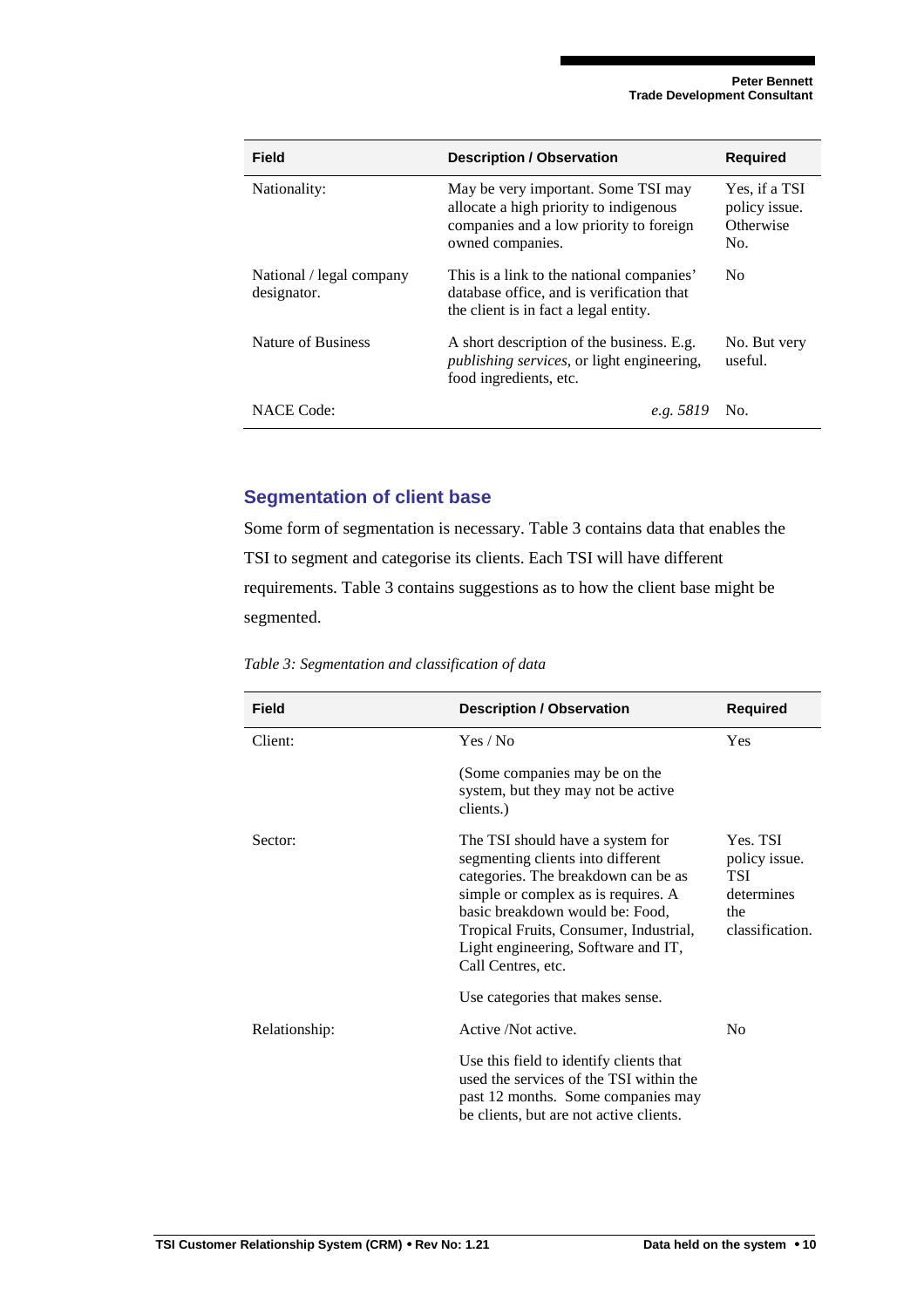| <b>Field</b>                  | <b>Description / Observation</b>                                                                                                                                                    | <b>Required</b>                                    |
|-------------------------------|-------------------------------------------------------------------------------------------------------------------------------------------------------------------------------------|----------------------------------------------------|
| Region / Geographic location: | This may or may not be a duplication of<br>the address fields. Geographic data can<br>provide information on clients in a<br>region.                                                | No. TSI<br>policy issue.                           |
|                               | For example, the TSI may have an<br>objective of developing industries<br>outside the major cities, or in a specific<br>region. This field can be used to help<br>extract the data. |                                                    |
| Trading status:               | Trading / Receivership / Liquidated                                                                                                                                                 | Yes                                                |
|                               | All active clients will, by definition, be<br>"Trading".                                                                                                                            |                                                    |
|                               | It is useful to keep a record of<br>companies who have fallen by the<br>wayside.                                                                                                    |                                                    |
| Additional fields             | Additional fields can be added<br>depending on the requirements of the<br>TSI.                                                                                                      | No. TSI<br>policy issue.<br>System<br>design issue |

#### **Foreign market presence**

Many companies, particularly the larger ones, will have a permanent presence in important markets. The presence could consist of a full time sales person, or a local sales office. The system should be able to accommodate this data.

It is not essential to capture this information. However, it is extremely useful for the FTRs. It is also useful for management. If the system contains this information management would be able to generate a list of clients with a permanent presence in a particular market.

Although this information is not essential (Required – No) it is extremely useful.

*Table 4: Foreign presence* 

| <b>Market</b> | <b>Description / Observation</b>                           | Reguired |
|---------------|------------------------------------------------------------|----------|
| Spain         | Distributor in Madrid.                                     | No       |
|               | $\leq$ Name of the Spanish Company with other details. $>$ |          |
| Brazil        | Own sales office and distribution company.                 | No       |
|               | $\langle$ Name, address and details. $>$                   |          |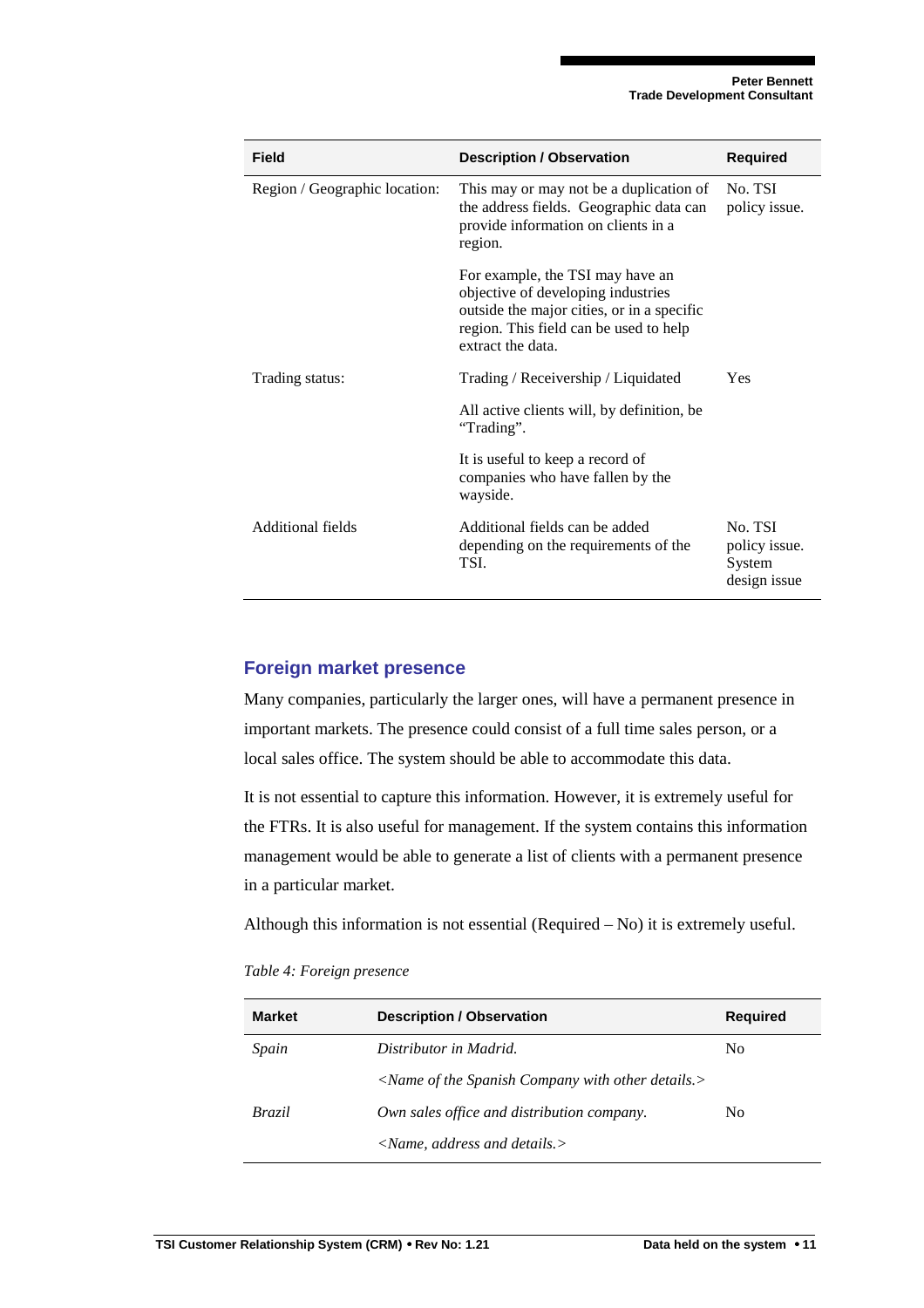#### **Employment and exports**

This information may be quite difficult to get. Over time clients will willingly divulge this information. In the absence of real data, it is extremely useful to estimate the level of employment and the value of the client's exports. For example, and a TSI executive should have some information to enable differentiation between a company that employs 300 people and has exports of \$5 million and a company that employs 5 people and has no exports. In the absence of real data the client executive should estimate figures for employment and exports.

| <b>Field</b>                      | <b>Description / Observation</b>                                                                                                                                                                                                                                                                                                | <b>Required</b>      |
|-----------------------------------|---------------------------------------------------------------------------------------------------------------------------------------------------------------------------------------------------------------------------------------------------------------------------------------------------------------------------------|----------------------|
| Year:                             | The data in this table will enable the<br>TSI to track the client's exports and<br>employment growth over a period of<br>time.                                                                                                                                                                                                  | Yes                  |
|                                   | Depending on the comprehensiveness<br>of the data the TSI can drill down<br>through the data for more detailed<br>analysis. (See Table 6 and Table 7.)                                                                                                                                                                          |                      |
|                                   | Cumulative figures for export and<br>employment and go to help monitor<br>progress against targets. (See Table 8.)                                                                                                                                                                                                              |                      |
|                                   | Although the information in this table<br>may initially be difficult to get, in the<br>absence of real data, use estimates.<br>Estimates should be designated as such,<br>e.g. \$400,000 vs. \$400,000 E. The "E"<br>designating the figure as being<br>estimated. It is essential to have some<br>information on company size. |                      |
| Turnover:                         | $$400,000^3$                                                                                                                                                                                                                                                                                                                    | N <sub>o</sub>       |
| Turnover: Actual / Estimate       |                                                                                                                                                                                                                                                                                                                                 | N <sub>o</sub>       |
| Exports:                          | \$150,000                                                                                                                                                                                                                                                                                                                       | N <sub>o</sub>       |
| Exports: Actual / Estimate        |                                                                                                                                                                                                                                                                                                                                 | <b>Estimate:</b> Yes |
| Home market:                      | \$250,000                                                                                                                                                                                                                                                                                                                       | N <sub>0</sub>       |
| Home market: Actual /<br>Estimate |                                                                                                                                                                                                                                                                                                                                 | N <sub>0</sub>       |
| Employment:                       | 15                                                                                                                                                                                                                                                                                                                              | N <sub>o</sub>       |

*Table 5: Employment and exports* 

<sup>3</sup> Data in italics is for illustration. It serves no other purpose.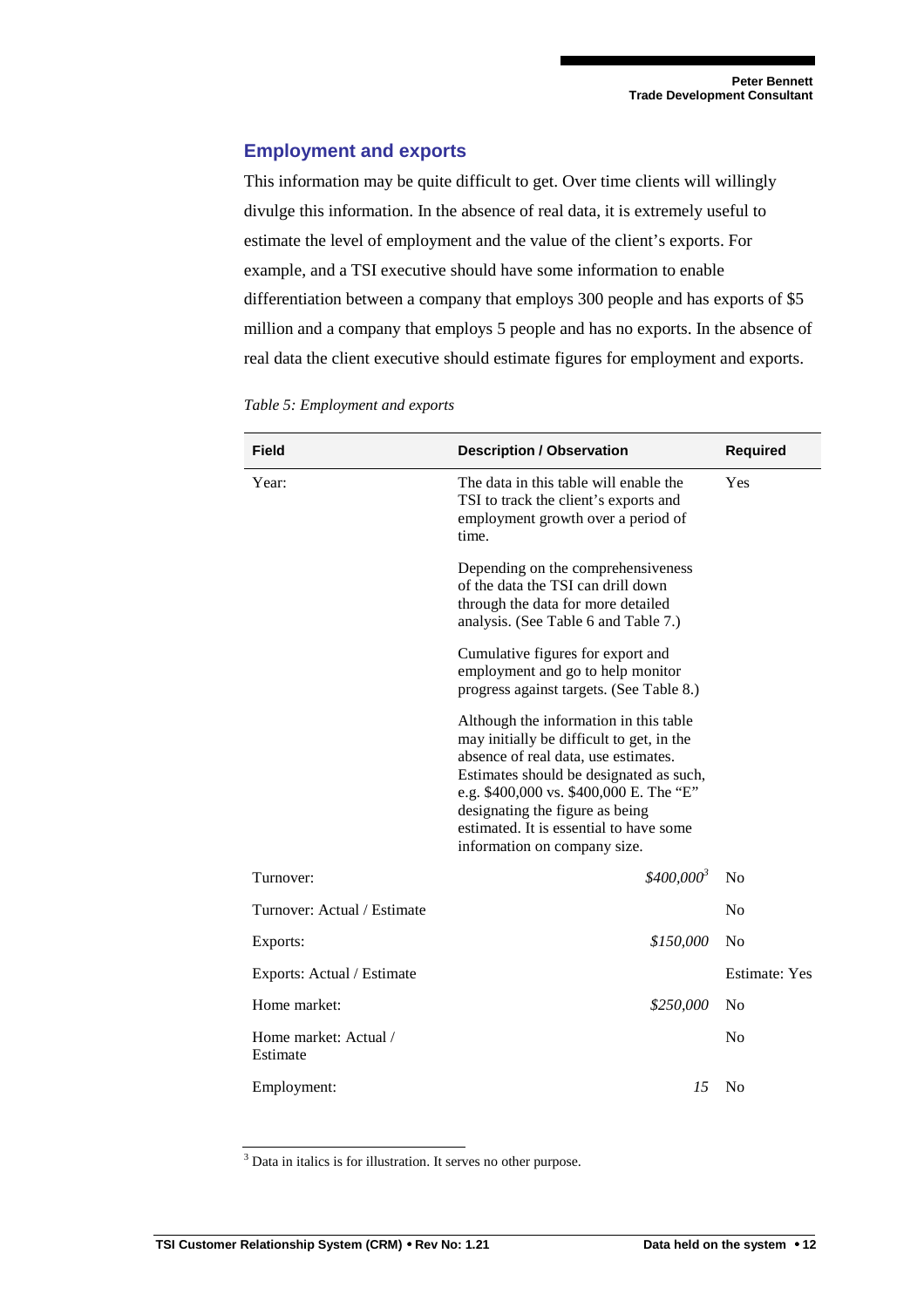| Field                            | <b>Description / Observation</b> | <b>Required</b> |
|----------------------------------|----------------------------------|-----------------|
| Employment: Actual /<br>Estimate |                                  | Estimate: Yes   |

#### **Employment and exports – drilling down through the data**

| Note: | This section illustrates how a TSI could use a Customer Relationship     |
|-------|--------------------------------------------------------------------------|
|       | Management for tracking exports and targets. This is a specialised       |
|       | application of a Customer Relationship Management. Clients will          |
|       | provide breakdown of exports and targets to a TSI where the TSI has      |
|       | a financial mandate. For example, the TSI might provide emerging         |
|       | industry with financial assistance to develop exports. The availability  |
|       | of the data might be a condition of receiving financial assistance. The  |
|       | section is for illustrative purposes only. It would take a TSI many      |
|       | years to build up a system with the level of data illustrated in Table 7 |
|       | and Table 8. None of the information which follows is Required –         |
|       | Yes.                                                                     |

An advanced system can hold historic data broken down by market. . For example, it could hold details of exports for a number of years, broken down by market, and targets.

| <client name=""></client> | <b>Turnover</b> | Home    | <b>Exports</b> |
|---------------------------|-----------------|---------|----------------|
| 2005                      | 600,000         | 100,000 | 500,000        |
| 2006                      | 800,000         | 200,000 | 600,000        |
| 2007                      | 850,000         | 200,000 | 650,000        |
| 2008                      | 1,100,000       | 300,000 | 800,000        |
| 2009                      | 1.300.000       | 300,000 | 1.000.000      |
| 2010                      | 1,900,000       | 400,000 | 1.500.000      |
| 2011                      | 2,500,000       | 500,000 | 2,000,000      |

*Table 6: Turnover & Exports (for illustration only)*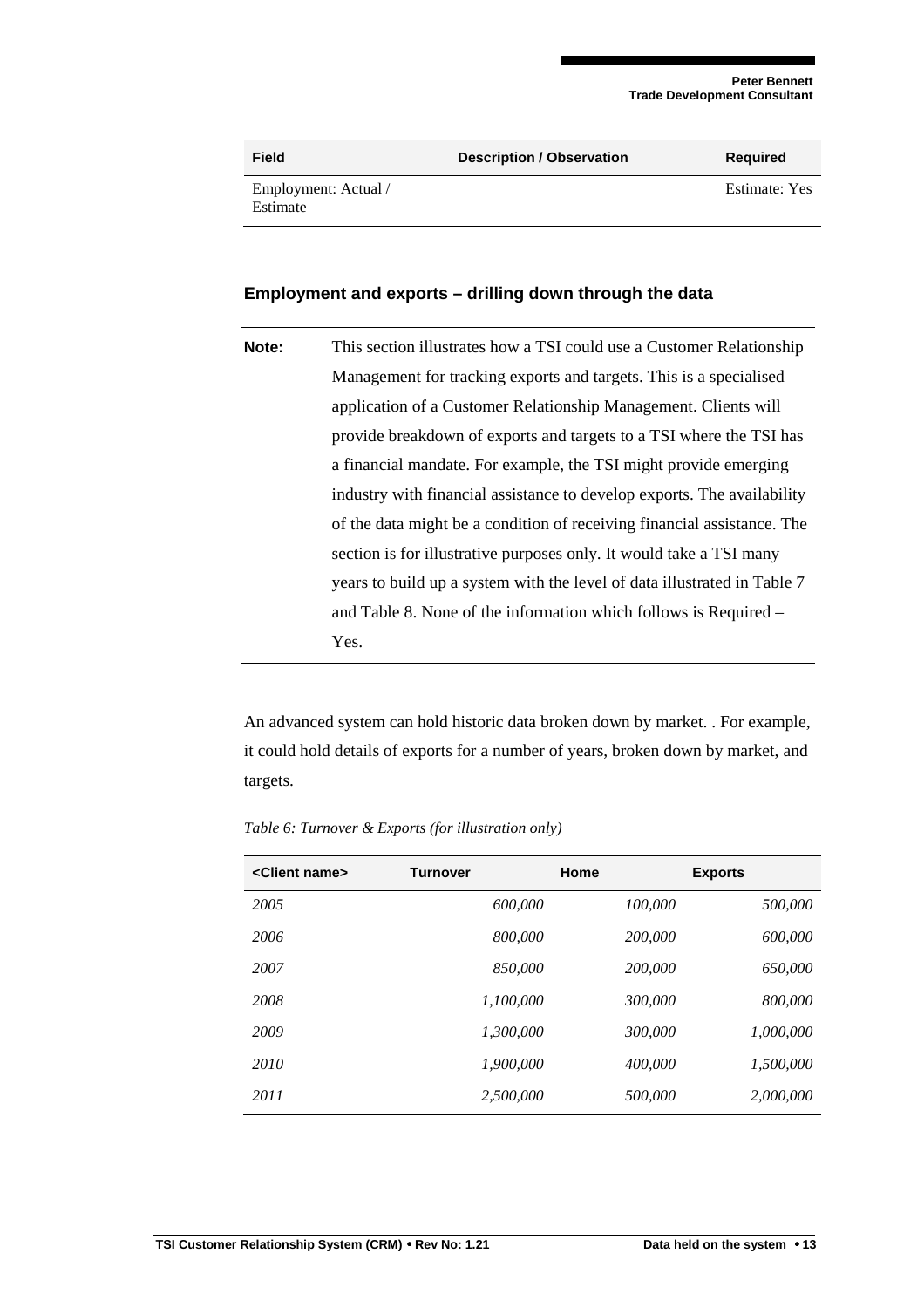| <client name=""><br/><b>Market</b><br/>breakdown</client> | 2008    | 2009      | 2010      | 2011      |
|-----------------------------------------------------------|---------|-----------|-----------|-----------|
|                                                           |         |           |           |           |
| France                                                    | 400,000 | 400,000   | 500,000   | 600,000   |
| Spain                                                     | 400,000 | 600,000   | 900,000   | 1,300,000 |
| Caribbean                                                 | 0       | 0         | 100       | 100,000   |
| Total                                                     | 800,000 | 1,000,000 | 1,500,000 | 2,000,000 |

*Table 7: Exports - breakdown by market (for illustration only)* 

Using the data in Table 7 a TSI executive would immediately spot that the company is projecting significant export growth in the Spanish market. The TSI's major efforts on behalf of this company should be in Spain. There is little point is feeding this company with information on market opportunities in, say, the US or Japanese markets. The information is likely to be irrelevant, and could result in the company diluting its efforts in Spain.

The data in Table 7 could be combined into targets for groups of companies. For example the TSI might have a target to "*increase the number of indigenous companies, from X to Y, who export in excess of 1,000,000 to the Spanish market by the year 2011.*" With the availability of the above data, progress against this target can be monitored, and the TSI can put processes and systems in place to ensure that Y number of indigenous companies meet the target. Extra resources may have to be put into the Spanish market to work with these companies.

Similarly, information on employment trend, if it is relevant to the activities of the TSI, could be entered on the system. Some TSI use employment numbers as one of the metrics against which they measure their success.

*Table 8: Employment trends* 

| Year | <b>Employment</b> |
|------|-------------------|
| 2005 | 50                |
| 2006 | 55                |
| 2007 | 60                |
| 2008 | 80                |
| 2009 | 85                |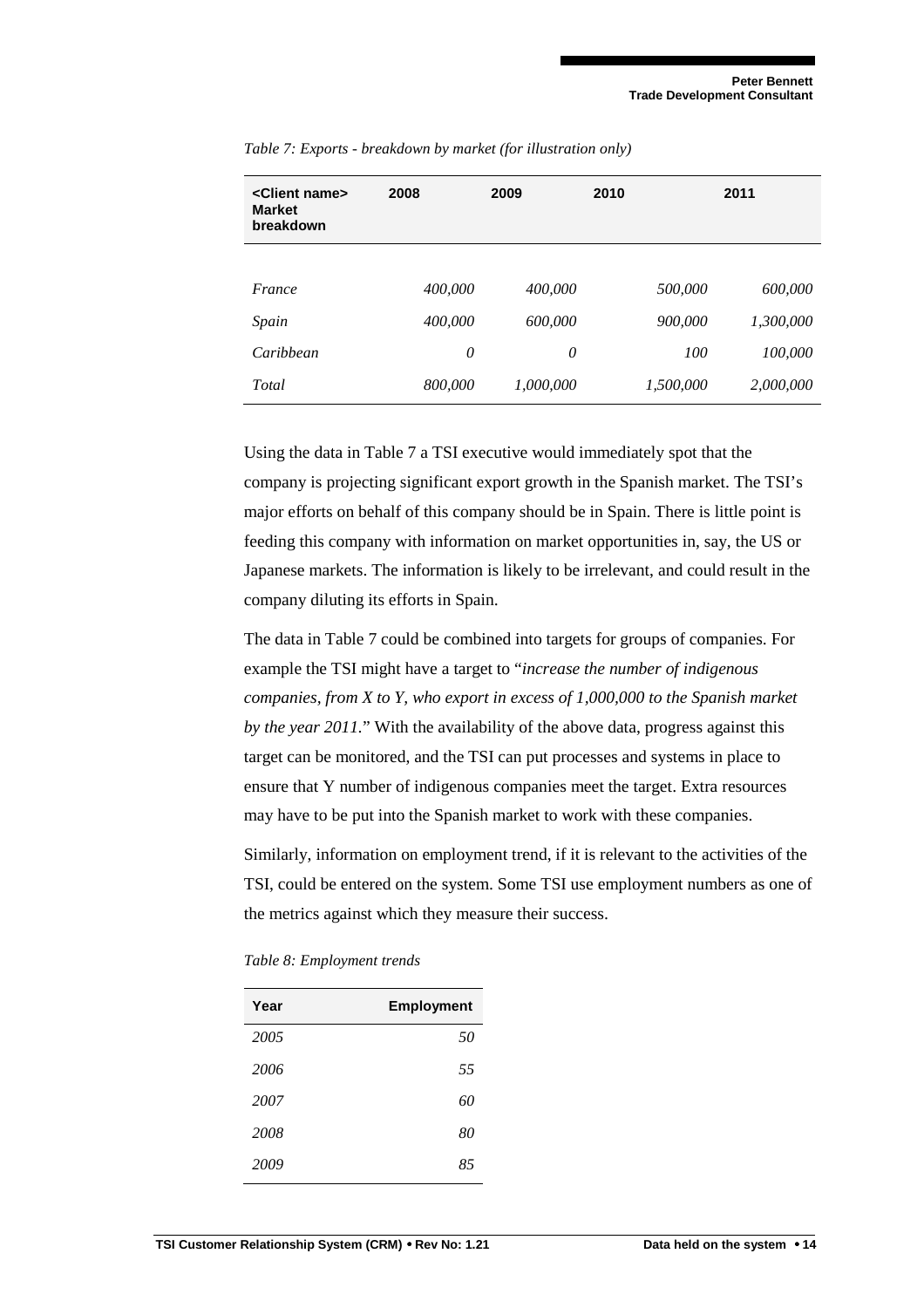#### **TSI data on a client**

A TSI's dealings with clients will be handled by different departments. For example, different FTRs located in foreign offices, specialists in a Market Information Centre, and of course the executive who has designated responsibility for the client in the home market. The information collected by the different departments and individuals must be shared. For example, the feedback received by one FTR to a market research report or to a business mission programme, could provide other FTRs with valuable information on the needs of the client. Team work is essential for a successful TSI.

Some executive should be designated as having the **primary responsibility** for the client. This executive will normally be based in the head office of the TSI, and all communication with the company should be brought to this executive's attention.

Anyone who logs onto the system should be able to determine who has primary responsibility for the client. The data in Table 9 identifies this information.

| <b>Field</b>                          | <b>Description / Observation</b>                                                                                                                      | <b>Required</b> |
|---------------------------------------|-------------------------------------------------------------------------------------------------------------------------------------------------------|-----------------|
| <b>TSI Executive: Name 1</b>          | The TSI Executive should be able to<br>edit his / her profile.                                                                                        | Yes.            |
| TSI Executive: Name 2                 | If applicable. There may be more than<br>one person working with the company,<br>in which case the team of individuals<br>should be identified.       | N <sub>0</sub>  |
| (Work groups $-$ where<br>applicable) | Note: A system could be set up to<br>enable the creation of work groups /<br>teams. These groups form for projects<br>or activities and then disband. | No.             |

*Table 9: TSI Team / Client executives / Account Executives* 

Table 9 captures some of the collaborative aspects of the work of a TSI. The table identified the members of the team (workgroup) responsible for the client. Of course the makeup of the team may change depending on the project.

## **Contact / activity log**

A record of client interaction with the TSI is the most important elements of a Customer Relationship Management.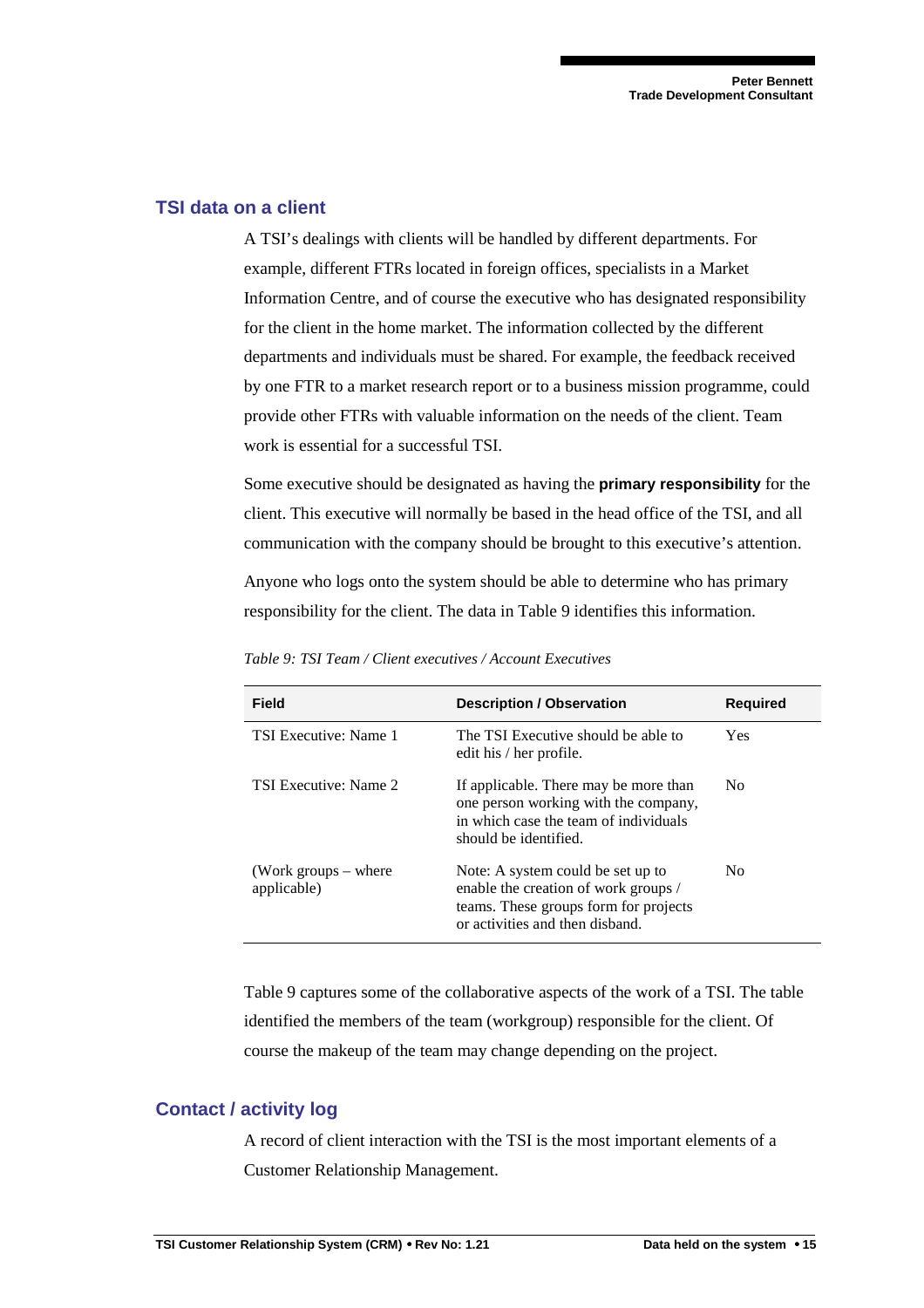All substantive client contact should be stored in the client's history log.

The log provides client executives and senior management with a list of resources allocated to individual clients, and groups of clients. The TSI can estimate the amount and value of TSI input to a client company. Details of past market research requests; what offices have previously worked for the client; participation in projects, etc. In the absence of this data the TSI cannot attempt to estimate what contribution they have made to the company's success. However, it must be remembered that a 15 minute telephone conversation with an experienced FTR in possession of current market information may be much more valuable to the client that a market research report running into dozens of pages prepared by executives in a market information centre.

| Field                  | <b>Description / Observation</b>                                                                                                                                                                                                                                                                                                                        | <b>Required</b>                    |
|------------------------|---------------------------------------------------------------------------------------------------------------------------------------------------------------------------------------------------------------------------------------------------------------------------------------------------------------------------------------------------------|------------------------------------|
| Date:                  | Self explanatory (Pick list). The system<br>could identify when an enquiry was<br>received, the date it was acknowledged,<br>and the response date.                                                                                                                                                                                                     | Yes                                |
| <b>TSI</b> Contact:    | TSI executive (Automatically entered.<br>Same as user log in)                                                                                                                                                                                                                                                                                           | Yes                                |
| <b>Client Contact:</b> | Name of the executive in the client<br>company. (Automatically entered if<br>only one contact or from a pick list. If<br>using a pick list, the TSI executive<br>should be able to edit the list.)                                                                                                                                                      | Yes                                |
| Type:                  | Visit to or from the company, a<br>telephone conversation, request via<br>email, etc. (Pick list)                                                                                                                                                                                                                                                       | Yes. TSI to<br>define the<br>Type. |
| Description / Note:    | Discussion with $CEO$ $\langle$ name $\rangle$<br>regarding distribution options in Miami<br>for the company's range of food<br>ingredients. Work has been<br>commissioned from the FTR in Miami,<br>and from the Market Information<br>Centre. MIC is checking FDA<br>requirements. Promised to get back to<br>the company by $\langle date \rangle$ . | Yes                                |
| Client meeting report: | Self explanatory                                                                                                                                                                                                                                                                                                                                        | Yes                                |

*Table 10: History, contact & activity log*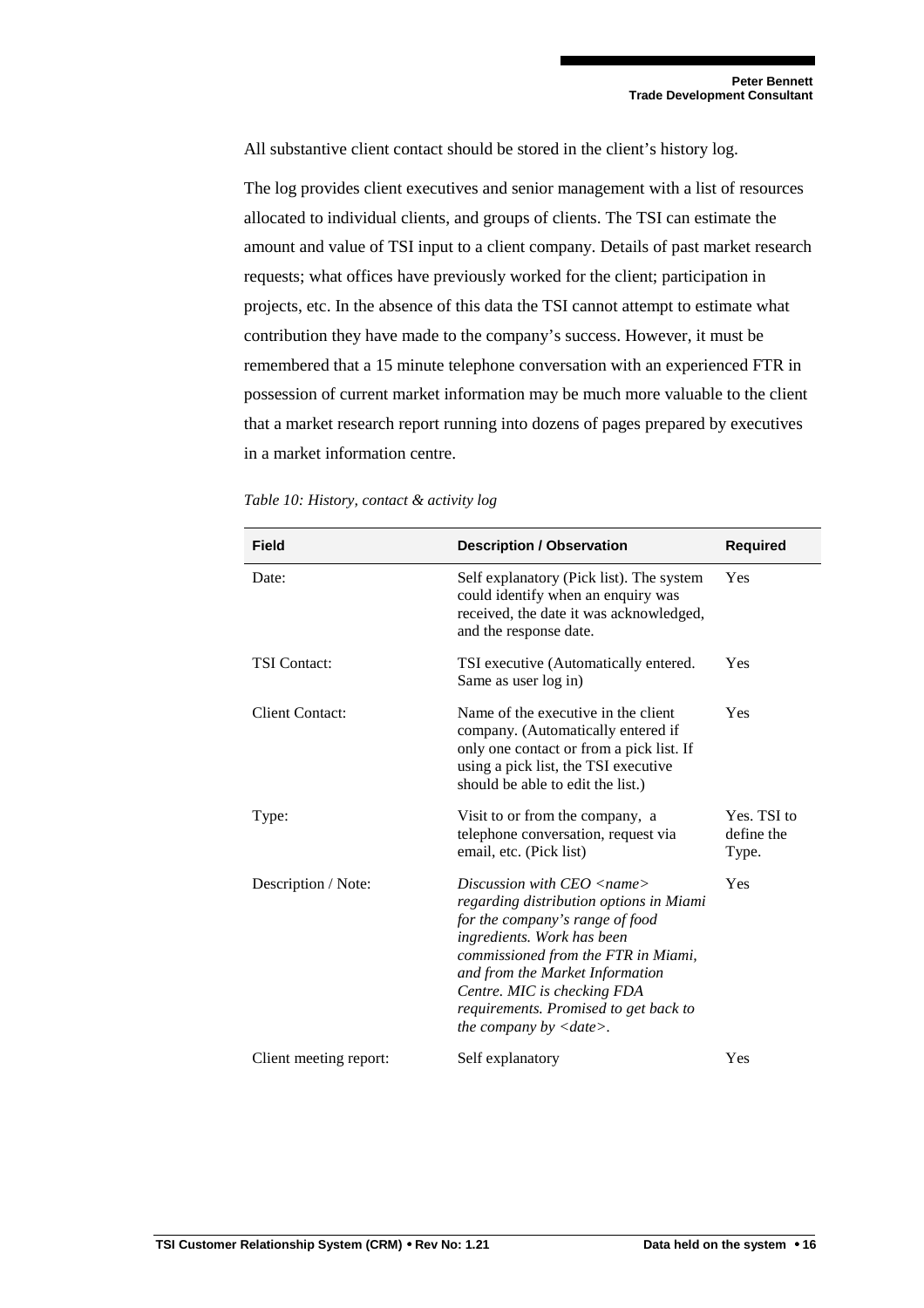| Field     | <b>Description / Observation</b>                                   | <b>Required</b> |
|-----------|--------------------------------------------------------------------|-----------------|
| Activity: | Record of what the TSI has done for the<br>client.                 | <b>Yes</b>      |
|           | Description of an activity.                                        |                 |
|           | Trade Fair participation.<br>1.                                    |                 |
|           | Market research carried out on<br>2.<br>behalf of the company.     |                 |
|           | Trade samples purchased on<br>3.<br>behalf of the company.         |                 |
|           | Details of enquiries made to a<br>4.<br>Market Information Centre. |                 |

If a client record is updated by a FTR, on anyone else in the TSI, the client executive, i.e. the executive with responsibility for the company, should automatically receive email notification that the record has been updated, and by whom. The mail should be generated automatically.

#### **Projects**

Projects are part of the activity log. Table 11 lists some projects.

| Date | <b>Description</b>               | FTR / Office               | Project<br>leader        | Team | <b>Status</b> |
|------|----------------------------------|----------------------------|--------------------------|------|---------------|
| Jan  | Trade mission to Brazil          | < Name>                    | < Name>                  |      |               |
| Feb  | CeBIT Germany                    | Dusseldorf<br>$<$ Name $>$ | $\langle$ Name $\rangle$ |      |               |
| Mar  | Seminar on food packaging for US | HO < Name >                | < Name>                  |      |               |

*Table 11: Projects* 

Status: Use a flag to designate urgent attention. A Red Flag might indicate that the event needs immediate attention. A Red Flag designation might automatically trigger an email to the client executive, drawing attention to the issue. Use designations that make sense to the particular TSI.

You can drill down through the information. Here is an example: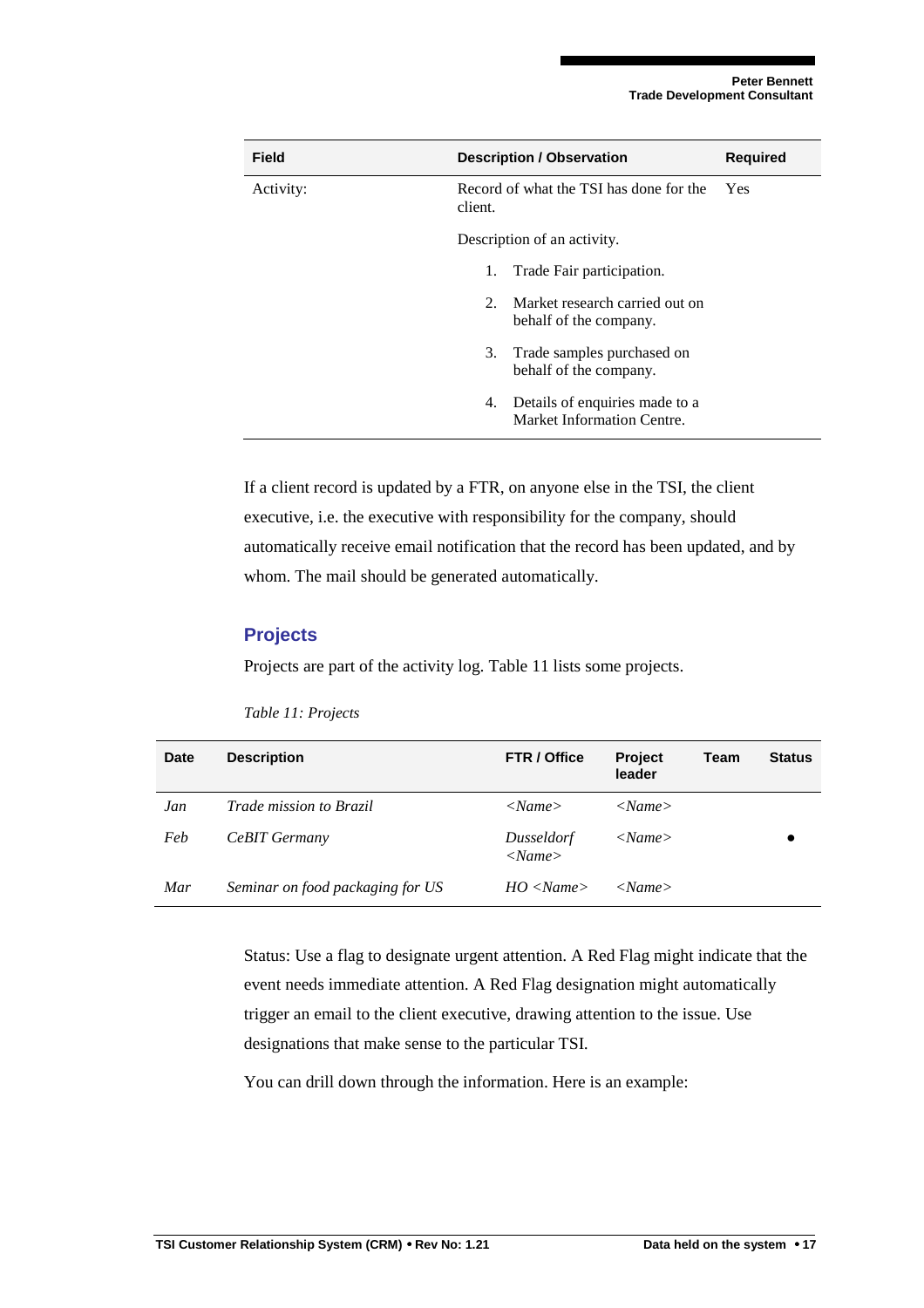| Trade Mission to Brazil, Jan 2009 | <b>Status</b>            | <b>Observation</b> |
|-----------------------------------|--------------------------|--------------------|
| Company 1                         | Confirmed                | See report, etc.   |
| Company 2                         | Confirmed                |                    |
| Company 3                         | Awaiting<br>confirmation |                    |

*Table 12: Project details* 

Table 12 should contain information of relevance to the project team. The user could select a company and drill down for more detailed information. For example in the above example, "*See report, etc*." would open the report in question on screen.

#### **Management play a vital role**

Management play a vital role when the system is being built up. Senior management must explicitly endorse the system. It should be made clear to all TSI staff that if an activity is not registered on the Customer Relationship Management, then in the view of senior management, the activity did not take place. If an activity is not recorded, the activity does not exist.

## **Linkages and keeping team members informed**

Not essential, but very useful. Suppose an FTR, based in Paris, received a call or communication from a client requesting work in the French market. The FTR, without reference to anyone else on the network accepts the assignment. The FRT enters a record on the system briefly describing the work assignment and the deadline for delivery.

As soon as the client record is updated, an email is automatically send to the executive in head office alerting the individual that the client has commissioned work from the FTR in Paris. See: Contact / activity log on page 15.

This has the added advantage of keeping all members of a team informed. Nobody can say, "*I didn't know anything about this. Nobody told me!*"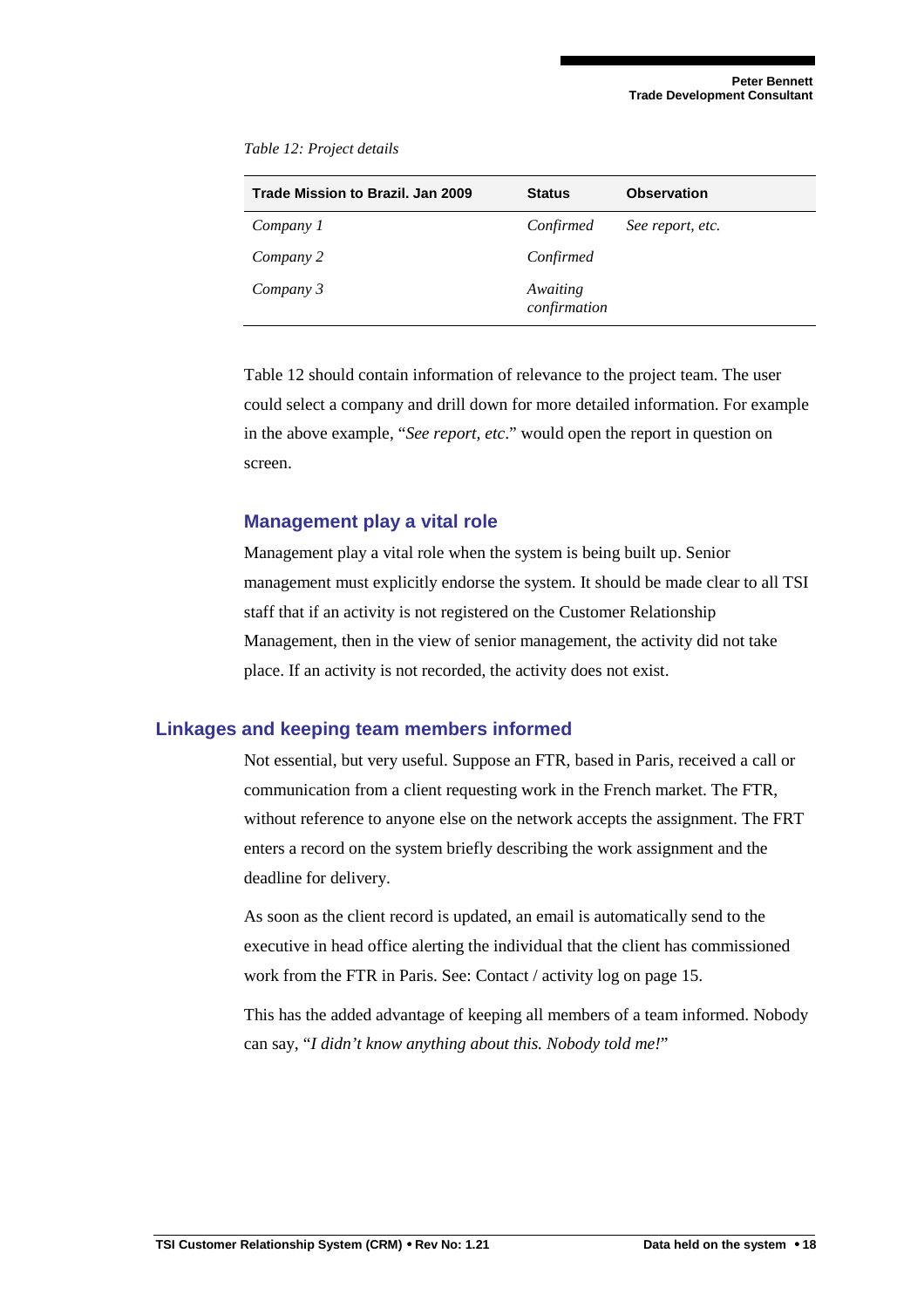**Field Construction Construction / Observation 10 Required** You have mail: The client executive is kept up to date, and may choose to respond with additional information. See: Table 9: TSI Team / Client executives / Account Executives on page 15. No Subscribe / Unsubscribe: FTRs could subscribe or unsubscribe to email notifications about a particular client. No

*Table 13: "You have mail" and team work* 

## **Administration module**

This is standard on any database system, and is self explanatory.

#### *Table 14: Administration*

| Administration                         | <b>Description of sub menus</b>              | <b>Required</b>                            |
|----------------------------------------|----------------------------------------------|--------------------------------------------|
| Add new client                         | Self explanatory                             | <b>Yes</b>                                 |
| Transfer client / reclassify<br>client | Self explanatory                             | <b>Yes</b>                                 |
| <b>Favourites</b>                      | Add client to favourite list                 | No, but very<br>useful.                    |
| Validation queue                       | Request for immediate validation of<br>data. | No, but very<br>important.<br>See page 22. |

Favourites enables users to navigate quickly to important clients. Not essential, but very useful.

#### **Documents and attachments**

They system should be able to accept attachments to a client record. Reports written for the company by any of the FTRs could be deposited in "documents" and attached to the client record. Everyone with access to the client record could have access to the documents. Here are two examples:

- A report written for the company by an FTR based in Rome would be of interest to the FTR based in Paris.
- A contract for participation in a trade fair detailing the company's requirements.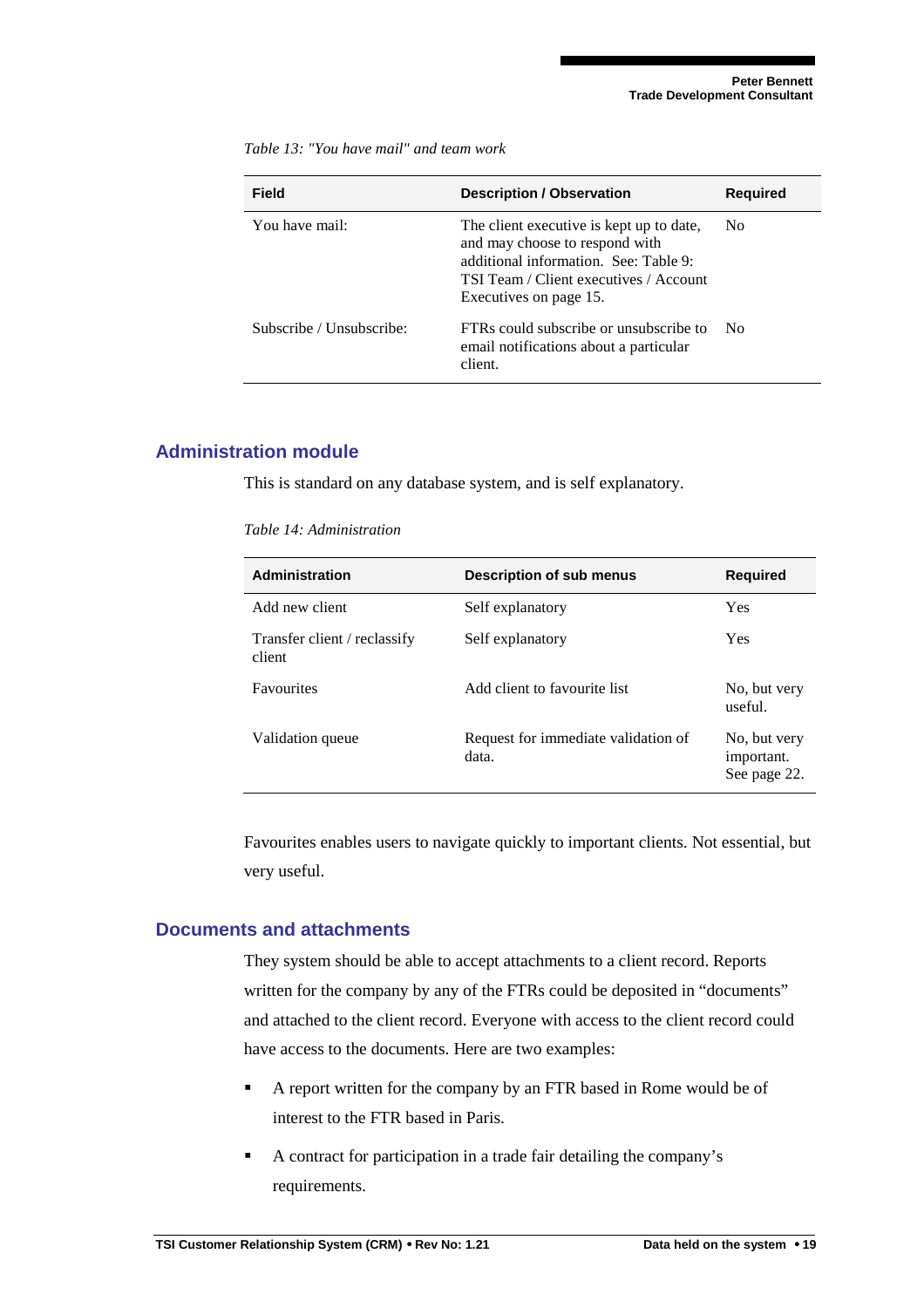*Table 15: Documents attached to a client record* 

| Field            | <b>Description / Observation</b>  | <b>Required</b> |
|------------------|-----------------------------------|-----------------|
| <b>Documents</b> | Attachments to the client record. | No              |

#### **Charging for services**

Most TSIs operate some form of "charging for services". The system could track these charges. Examples of charging are:

- A percentage of the cost of providing a specialised service is recovered from the client. This might be the purchase of trade samples, or the purchase of tender documents.
- A Market Information Centre may charge for an elaborate information search which used paid for on-line databases.
- Some TSIs charge for consultancy services. Charging is used for refining demand for certain services, and is rarely used as a primary source of revenue. However it must be tracked.
- A percentage of the cost of organising a trade fair is recovered from the participants.
- Clients pay a fee for participating on a trade mission.

*Table 16: Tracking charges and cost recovery* 

| Field   | <b>Description / Observation</b> | <b>Required</b> |
|---------|----------------------------------|-----------------|
| Charges | Charges or cost recovery         | No              |

#### **Client satisfaction**

An important metric for measuring the health of a TSI is client satisfaction. The system could automatically send the client an email, containing a questionnaire, after the TSI undertakes a substantive piece of work for the client.

The response could be sent directly to the TSI or to a third party who analyses the data on behalf of the TSI.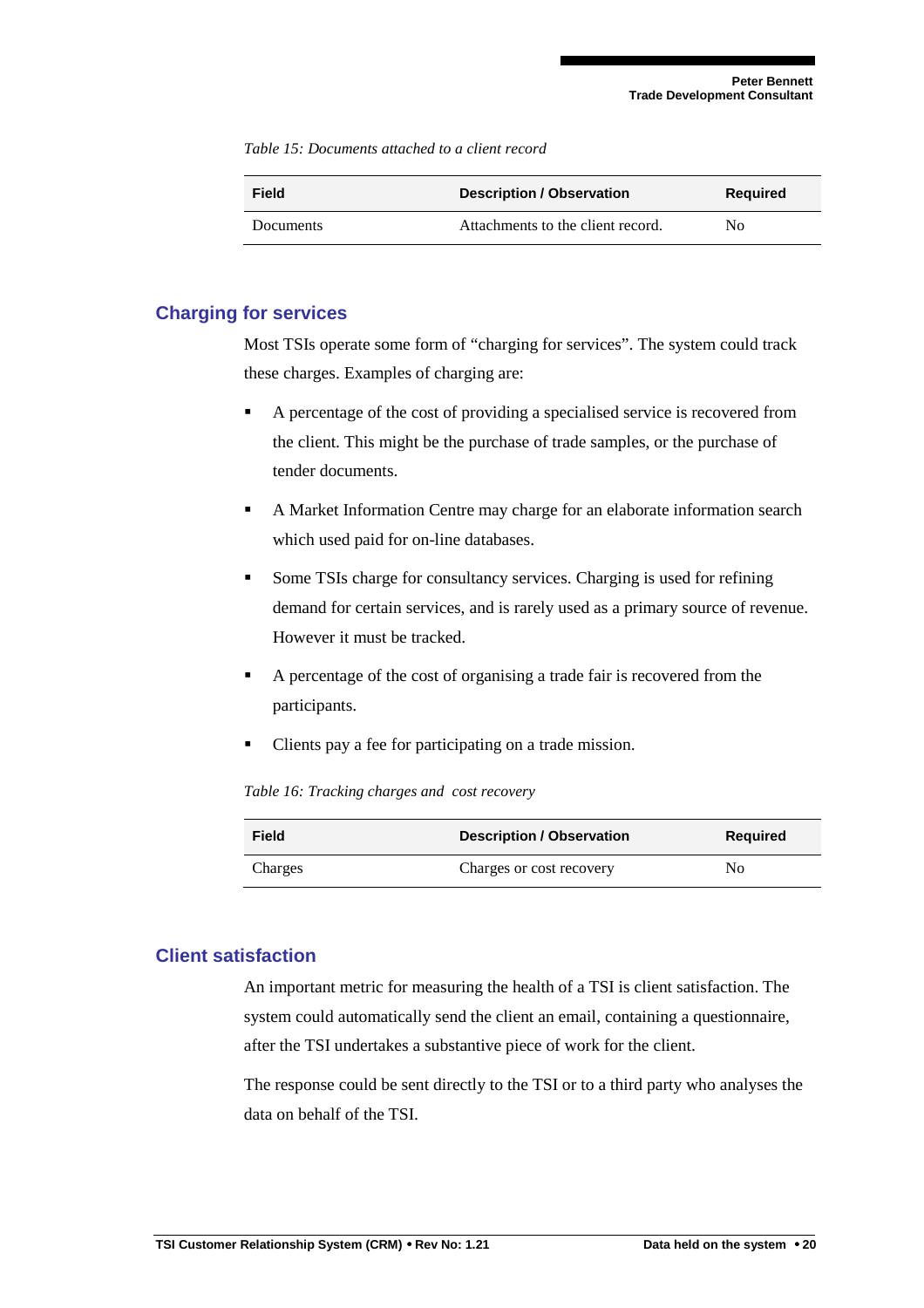The request for feedback can be simple or comprehensive. Initially, it is better to **keep it as simple as possible**. Experience would indicate that clients won't respond to complex questionnaires.

Here is an example of a simple request for feedback:

#### *Dear <name>,*

*We set up a series of business meetings for you in Spain. Please let us know if you were happy with the meetings, and if the introductions met your requirements.* 

*Please let us know if there is any way we can improve the service.* 

Or more personally:

*Dear Philip,* 

*I set up a series of business meetings for you in Spain. Please let me know if were happy with the meetings, and if the introductions met your requirements.* 

*Please let me know if there is any way we can improve the service.* 

Use whatever style that works.

Based on client feedback, the TSI can modify the service and where necessary improve the delivery mechanism. For example, a TSI might produce an elaborate market research report, of which it is proud, when all the clients wants is an informed opinion on an issue, within 3 to 4 days of the enquiry.

#### **Advanced issues – a target driven TSI**

Some advanced TSIs are driven by metrics and targets. They use a Customer Relationship Management to track TSI contributions to clients and monitor progress to specific targets. See: Employment and exports – drilling down through the data on page 13.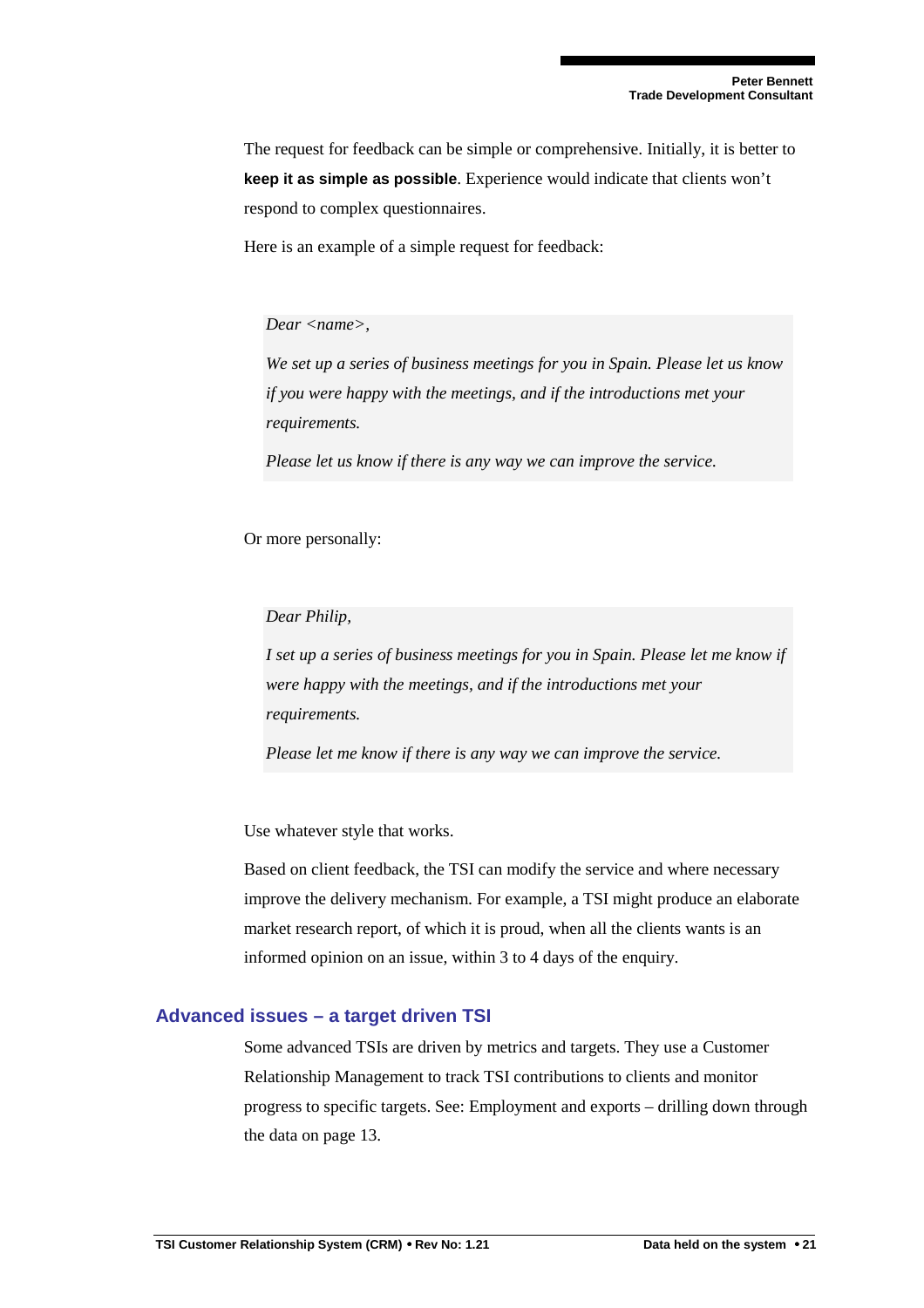| <b>Management</b>         | <b>Description of sub menus</b>                                                                                                                                                              | <b>Required</b>                                                     |
|---------------------------|----------------------------------------------------------------------------------------------------------------------------------------------------------------------------------------------|---------------------------------------------------------------------|
| Strategic targets for the | 1.<br>Gross targets                                                                                                                                                                          | N <sub>0</sub>                                                      |
| organisation              | 2.<br>Targets by sector                                                                                                                                                                      |                                                                     |
|                           | 3.<br>Targets by region                                                                                                                                                                      |                                                                     |
|                           | 4.<br>Targets by office                                                                                                                                                                      |                                                                     |
| Export gains              | Overall<br>1.                                                                                                                                                                                | N <sub>0</sub>                                                      |
|                           | 2.<br>By region                                                                                                                                                                              |                                                                     |
|                           | 3.<br>By sector                                                                                                                                                                              |                                                                     |
|                           | 4.<br>Projections                                                                                                                                                                            |                                                                     |
| Financial information     | Financial information of priority clients.<br>Note: Very few TSI track this<br>information or have access to it.                                                                             | N <sub>0</sub>                                                      |
| Financial assistance      | If the TSI provides financial assistance<br>to clients in the form of grants the<br><b>Customer Relationship Management</b><br>should contain a module which tracks all<br>financial inputs. | No. Yes if<br>TSI provides<br>financial<br>assistant to<br>clients. |
|                           | Applications received<br>1.                                                                                                                                                                  |                                                                     |
|                           | 2.<br>Approvals                                                                                                                                                                              |                                                                     |
|                           | 3.<br>Claims                                                                                                                                                                                 |                                                                     |
|                           | 4.<br>Payments                                                                                                                                                                               |                                                                     |

*Table 17: Targets* 

## **Data entry and data validation**

The Customer Relationship Management is a "wiki" type system. The users of the system enter and update the system. The principle users are the FTR and the client executives who work directly with the clients. It is they who populate the system.

Periodically the record should be validated. Validation checks the integrity of the record, form a database point of view. There should be a small team of people, maybe an individual, responsible for validating data. The record belonging to each "active" client should be validated on a regular basis. Exactly how "regular" is a matter for the management of the TSI. Some records may only need validation once every year, or longer. Records belonging to priority clients and active clients may need validation more frequently.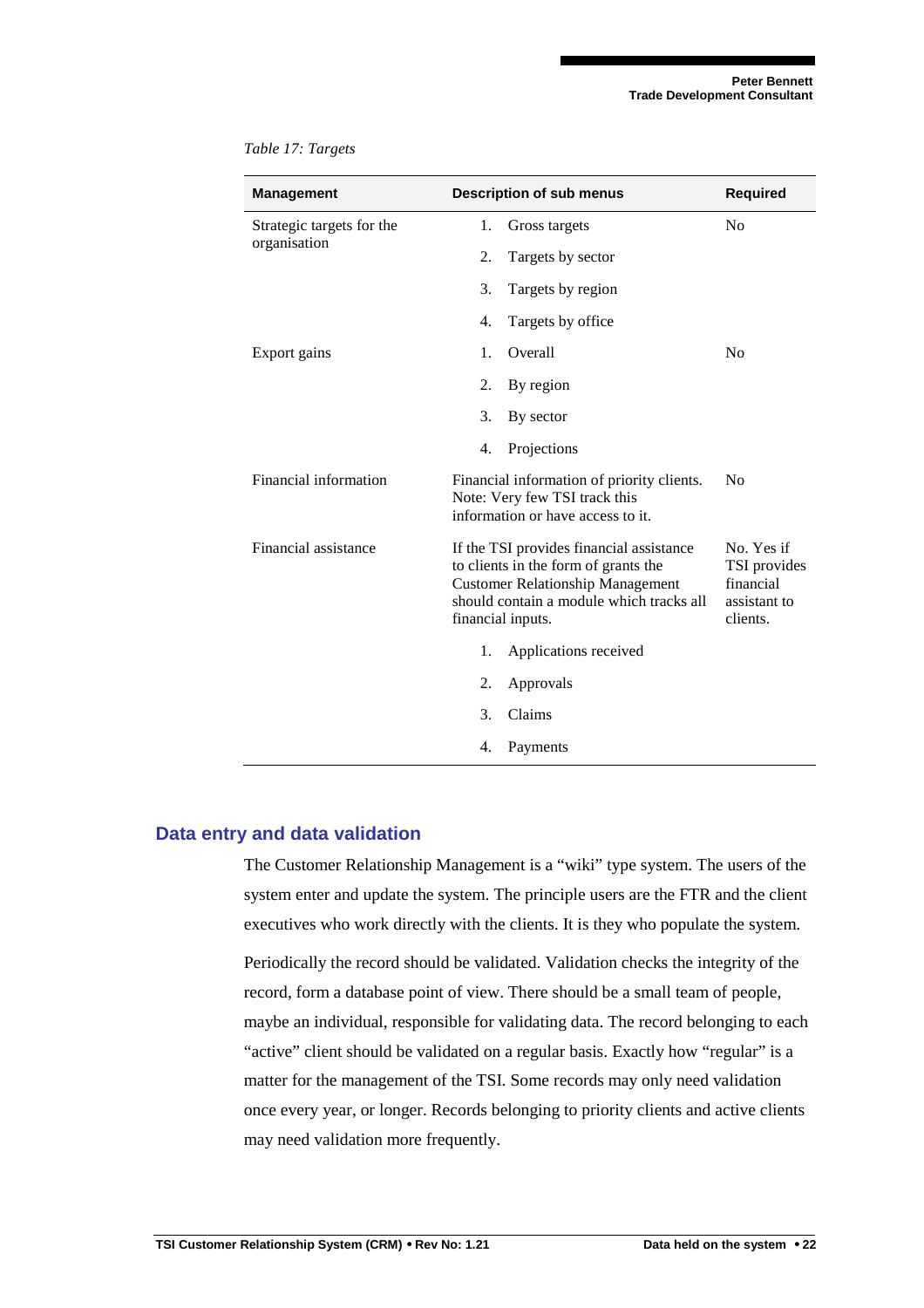The front screen of the Customer Relationship Management should show when the record was last updated, and by whom, and also when it was last validated.

Although verification is not required, it should be pointed out, the unreliable and inaccurate data, if it is widespread, would significantly reduce the usefulness of the Customer Relationship Management.

| <b>Field</b>     | <b>Description / Observation</b>                                                                                                              | <b>Required</b> |
|------------------|-----------------------------------------------------------------------------------------------------------------------------------------------|-----------------|
| Last updated by: | Name                                                                                                                                          | <b>Yes</b>      |
| Date:            | Date                                                                                                                                          | <b>Yes</b>      |
| Verified by      | Name                                                                                                                                          | No?             |
| Date:            | Date                                                                                                                                          | No?             |
| Data quality:    | A metric indicating the quality or<br>confidence in the client record. For<br>example accuracy rated from Low,<br>Medium, Good, or Excellent. | N <sub>0</sub>  |

*Table 18: Verification and last updated* 

## **Other useful additions**

- **1.** A spell checker with custom dictionaries.
- **2.** A section to hold "private" notes which are only accessible to the client executive and other designated individuals.
- **3.** A facility to save a search or report as a template. See: Reports on page 24.
- **4.** An audit trail of changes made to a record.
- **5.** History of activities on carried out on behalf of a client can be sorted by latest- or oldest-first.
- **6.** A "recent items viewed" list.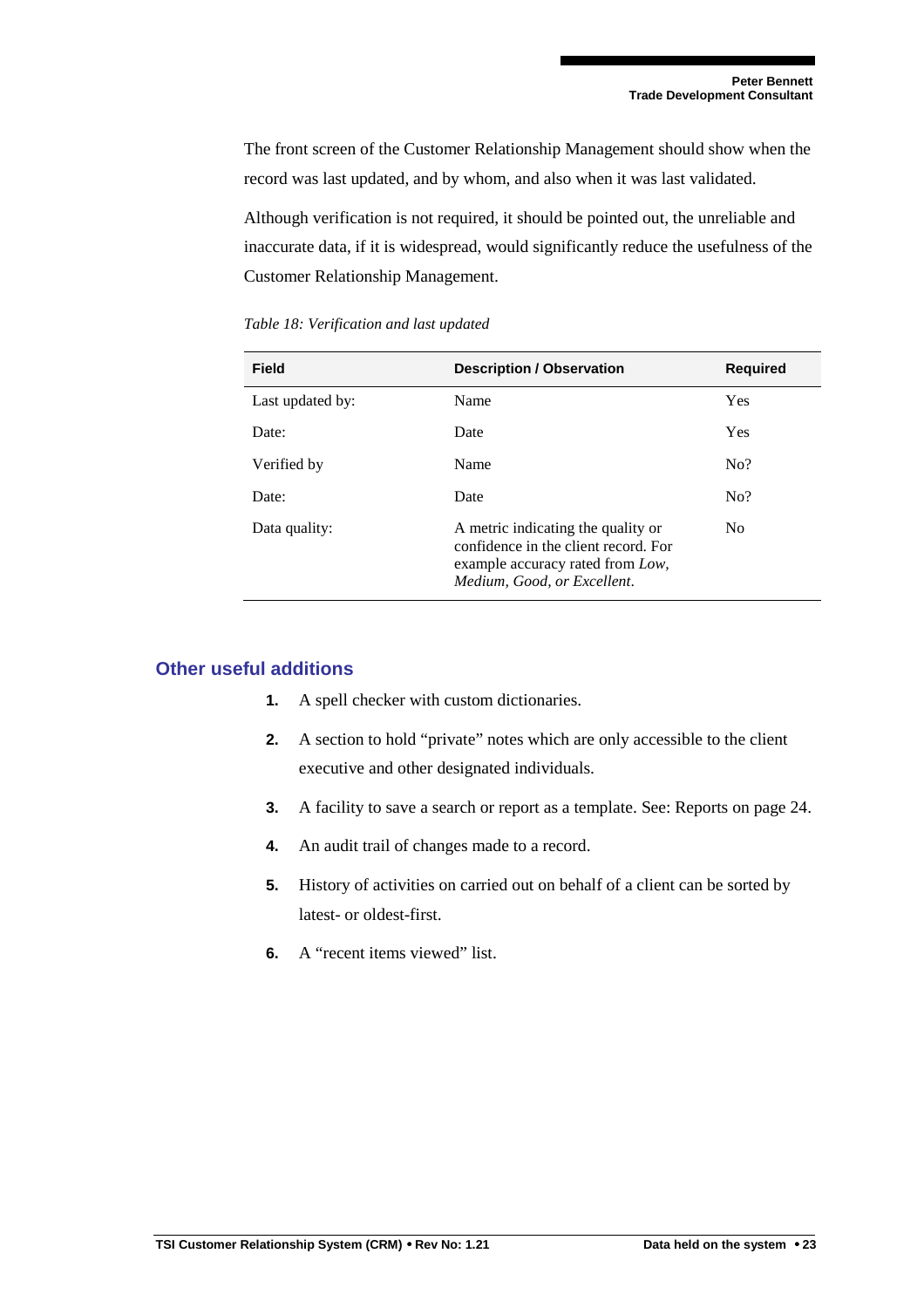## **Reports**

In the first instance, senior management, FTR's and the client executives should define what they want out of the system, and reports should be designed around those needs.

Here are some suggestions for contents of reports:

- **1.** Search facility to include keywords so users can find companies, projects, and other data quickly.
- **2.** Client search: print the details
- **3.** Basic client details
- **4.** All client activities. This is a history of all work carried out for the client by the TSI. The information can be restricted to certain dates, i.e. all activities between <Date 1> and <Date 2>.
- **5.** A list of all clients that an FTR has worked for between <Date 1> and <Date 2>. **My Clients**. Broken down by different classifications, as required.
- **6.** A list of all clients that a Trade Office has worked for between <Date 1> and <Date 2>. **My Clients**. Broken down by different classifications, as required.
- **7.** A list of all clients that an FTR or Trade Office has worked for between <Date 1> and <Date 2>, together will a brief description of the work undertaken. **My Clients + details**. Broken down by different classifications, as required.
- **8.** A list of all priority clients for an office, and an indication if any work was carried out for these clients. **Clients**. Broken down by different classifications, as required.
- **9.** A list of clients (both Active and non Active) with a sales office or other permanent presence in a market.
- **10.** A listing of companies that are to contribute to the organisation's targets broken down in a way that makes sense to the TSI / TPO. **Targets**. Broken down by different classifications, as required. This is a very important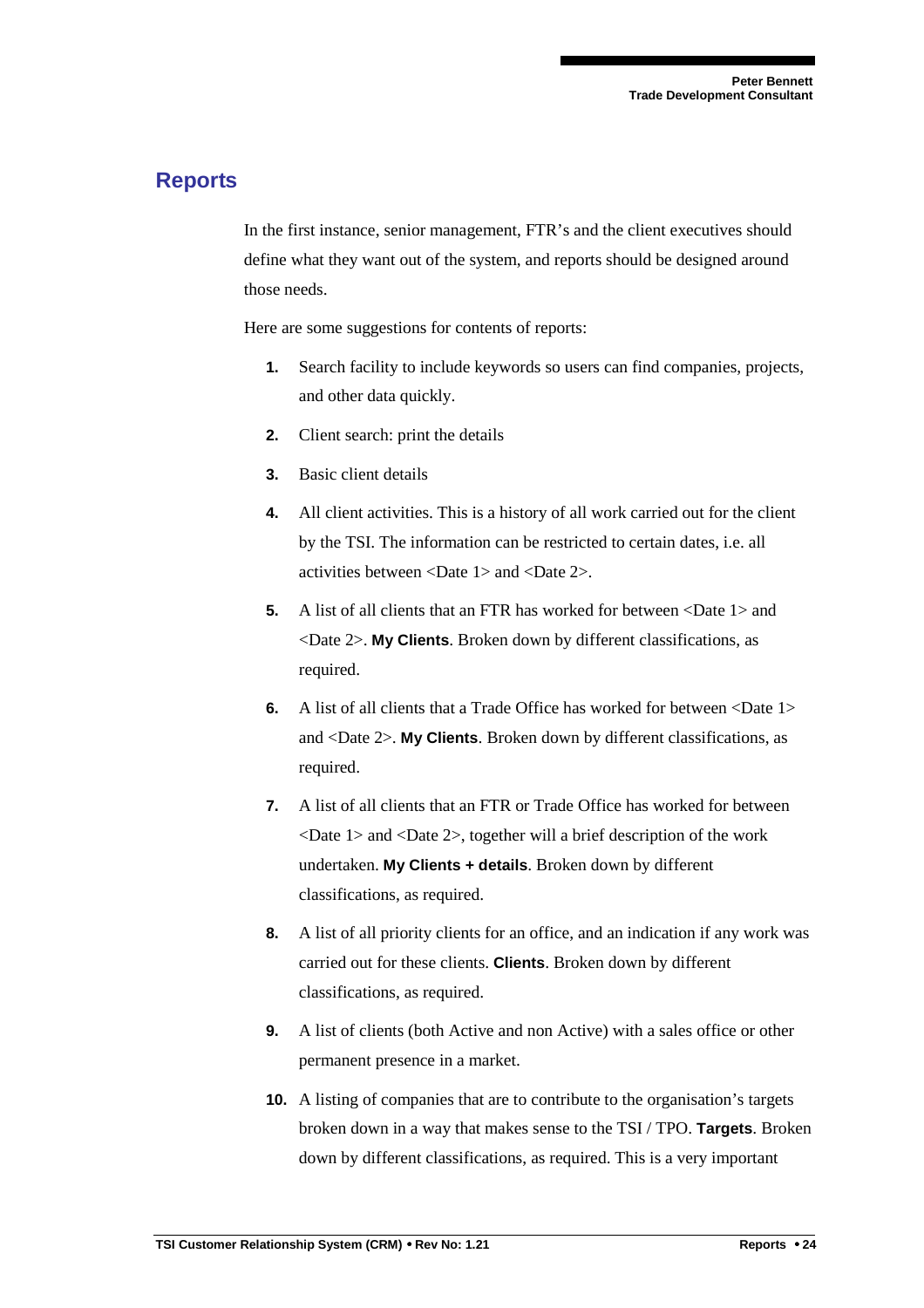report. It will show if the majority of work carried out by an office or an FTR is related to the organisation's targets. Is the FTR spending time on the correct activities?

- **11. My Tasks**. A report with details.
- **12.** A **search function**. The search function should be designed to meet the needs of the users of the system. What information from the system do the users need to help them do their jobs?
- **Note:** Many reports will have multiple uses. The system should have a build in Report Generator capable of producing Basic and Advanced reports. These pre-designed reports should be available from a menu. Pre-designed reports should address at least 80% of reporting needs.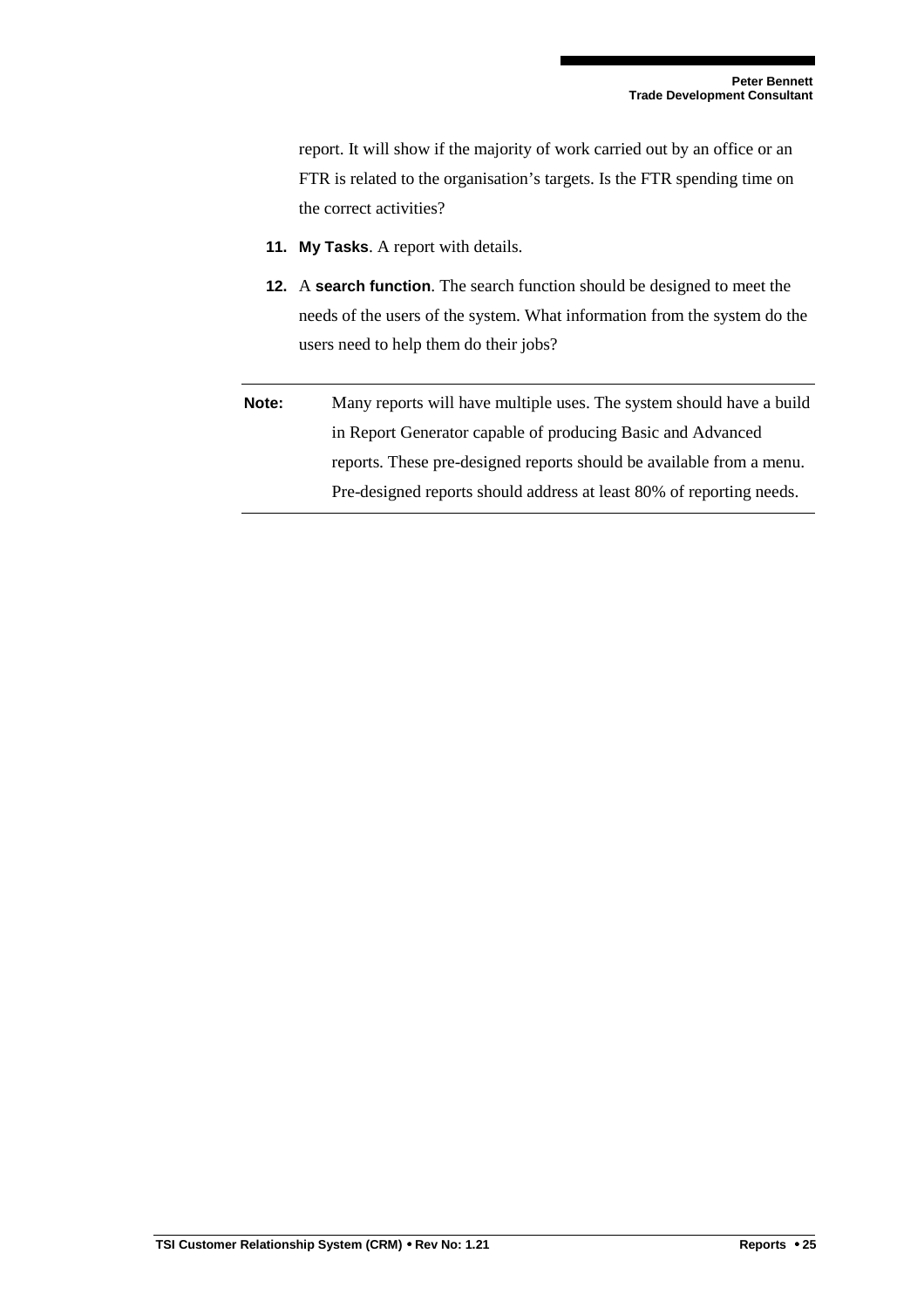# **Management issues**

## **Confidentiality, privacy and security**

A client database will contain commercially sensitive information about clients, a record of all TSI interaction with the client, and commercial targets. The data is confidential. It must be secure, and only accessible to personnel with a need to access it.

The system will have different levels of access. For example, all personnel would have access to client name, address, and contact details. There would be a restriction on commercial, financial and other data.

The exporter must explicitly understand that the TSI:

- Will never discuss the client's confidential business with a third party.
- Will ensure details of the client's business are only discussed with the client or the client's authorised representative.
- Will respect client confidentiality.
- Will not transfer data to a third party.

It may be necessary to give clients written assurance that their data will not be shared with third parties without prior consent and the safeguards in place to prevent illegal access by third parties.

Many countries have **Freedom of Information** (FOI) legislation which may entitle a client to copy of the record on request. Care must therefore be taken to ensure information is accurate.

## **Access privileges**

The System Administrator should be able to give or restrict access privileges at different levels, e.g. the entire system, industry sector, client, department, or project. Whatever makes sense to the particular TSI.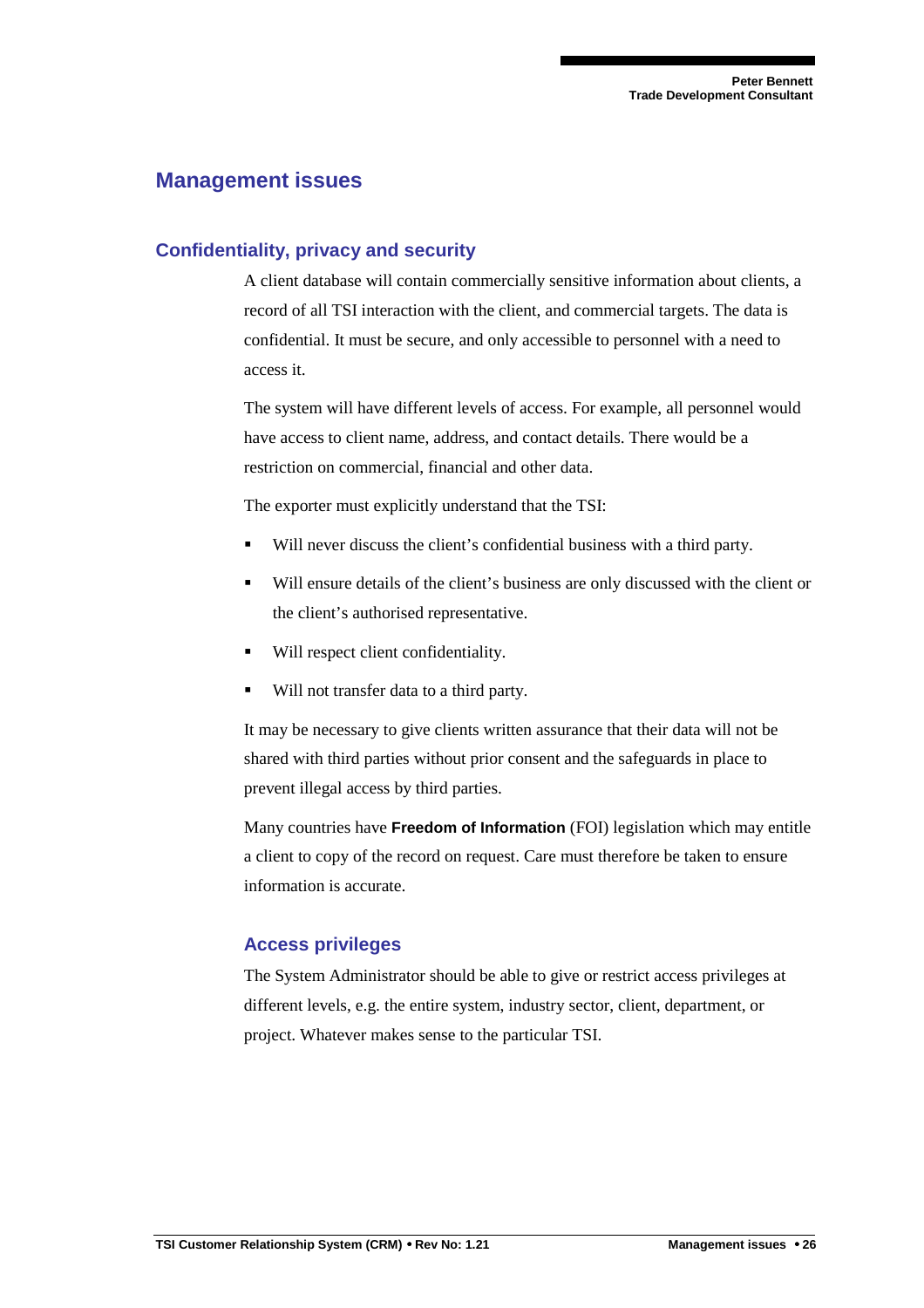#### **Why system fail**

Customer Relationship Managements fail because they do not live up to expectations. There are multiple reasons.

- **1.** The project was limited to software installation. It is looked on as an information technology (IT) project and therefore someone else's responsibility. It was driven by the needs of an information systems department.
- **2.** The front line trade representatives and users of the system were not consulted prior to its implementation, nor were their needs taken into account.
- **3.** The project was too ambitious. The TSI wanted to accomplish too much too fast.
- **4.** The system does not have the unambiguously endorsement and support of senior management. See: Management play a vital role on page 18.
- **5.** The system doesn't meet the needs of the primary users, i.e. FTRs.
- **6.** Users were not motivates to learn how the system works. They were not given information how to provide input, and are not trained as to how to extract information from the system.
- **7.** The system is too complicated. The front end contained a non-intuitive graphic user interface (GUI), and confusing navigation. Users ignore it.
- **8.** Users were not encouraged to provide feedback as to what's wrong the system. Feedback must be encouraged.
- **9.** The system is too slow and perceived to be more trouble than it is worth.
- **10.** It is not web enabled.
- **11.** The system cannot be easily expanded to meet the growing needs of the TSI. The system does not scale well.
- **12.** Users ignore it because the data held on the system is inaccurate and unreliable.
- **13.** There are major gaps in the data. Records are not kept up to date.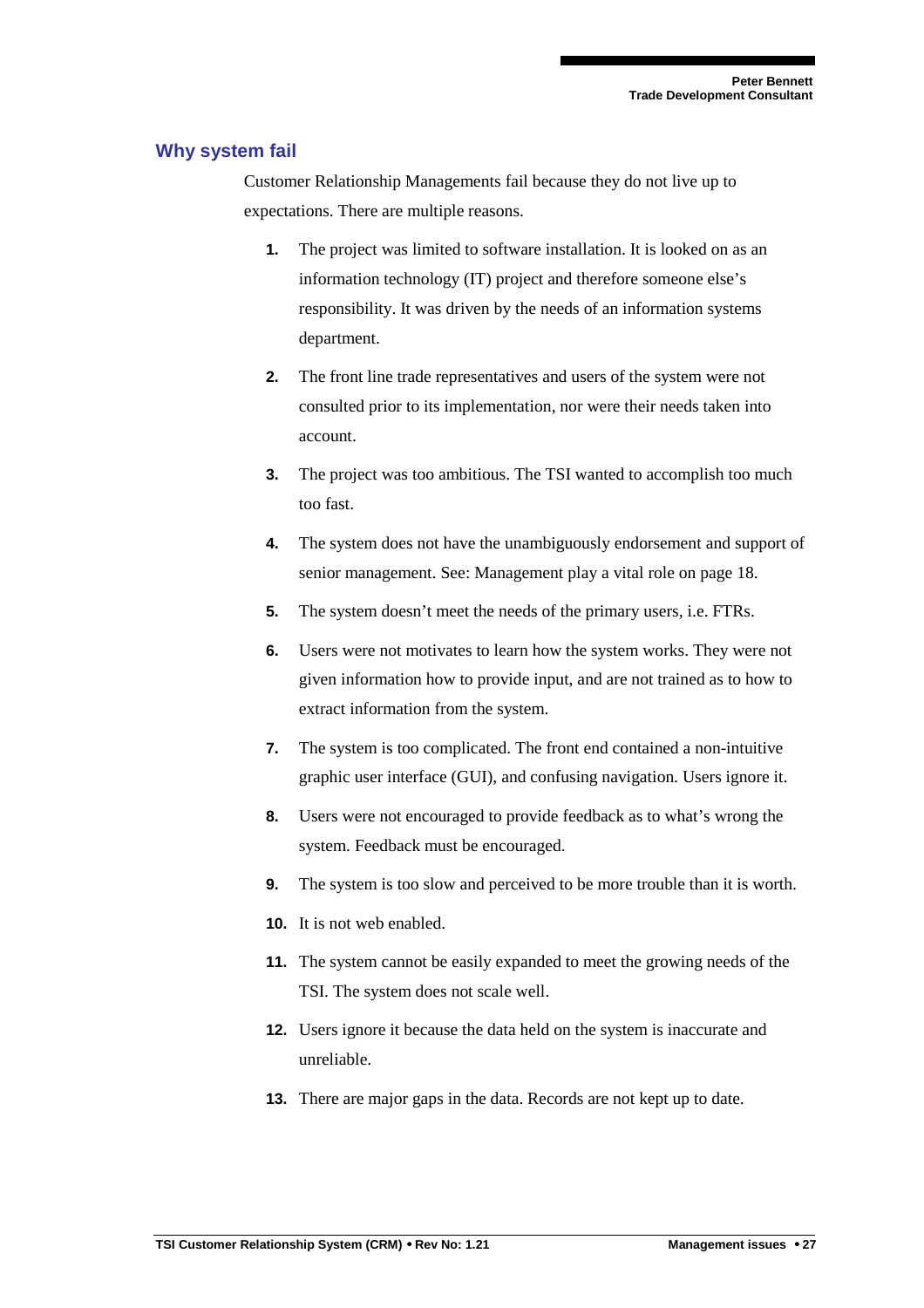- **14.** Wasn't sufficient time given to build up a system that meets the needs of management, FTRs and the executives in the home market with responsibility for the client;
- **15.** Nobody is responsible for verification of data. It's always someone else's problem.

## **Functional specification of the system**

The TSI should form a working group to draw up the functional specification of a Customer Relationship Management.

The working group should contain representatives of all user groups. Typically the user groups will be FTRs, client executives, project organisers, and secretarial staff.

The working group should:

- Form a vision as to the function of the system.
- Consult widely throughout the TSI with the view to determining needs of front line staff (FTRS, client executives) and senior management.
- Based on these requirements brief information technology personnel who are then charged with building the system.
- The system should be a web based. It should have a modern, attractive, intuitive graphic user interface (GUI).
- The interface should be tested by actual users before it is rolled out throughout the organisation. Ask for volunteers.
- The data must be well structures. The system design should be such that it can be expanded, enhanced, and upgraded. This is an IT issue, and there are practices and processes for constructing databases. (This issue is beyond the scope of this paper.)

This document could form the basis for a functional specification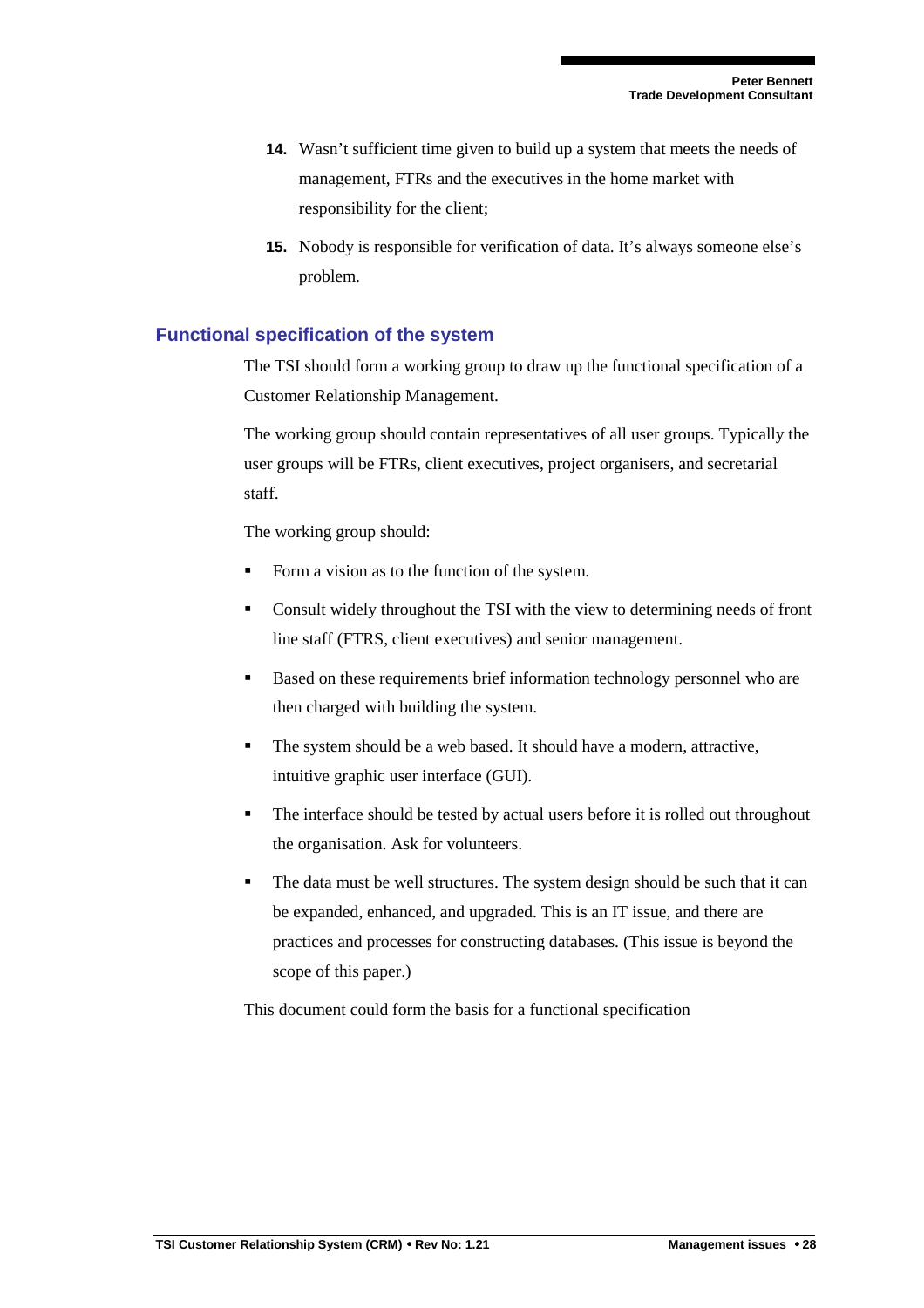## **Development of the database**

Many of the commercially available systems, and there are dozens of such systems, are geared towards the management of a sales force and for customer technical support tracking. It is for this reason that the commercially available systems may not have the flexibility and functionality required by a TSI.

Microsoft Access is not suitable for the development of a TSI Customer Relationship Management. Although it is a relational database, difficulties may be encountered scaling the system. It is not suitable for remove access via the web.

The top CRM software vendors in  $2006 - 2007$  are listed by Wikipedia<sup>4</sup>. The two leading application vendors, SAP and Oracle, are too sophisticated for a TSI. They have applicability in very large companies, e.g. banks and airlines, with hundreds of thousands of customers. Microsoft SQL Server is ranked as No. 5.

**Microsoft SQL Server<sup>5</sup> and the equivalent OpenSource product, MySQL<sup>6</sup> are** tools that should be considered for the development of a TSI Customer Relationship Management. Both of these utilities are classified as relational database management system (RDBMS).

Table 19 lists the different systems.

| Size of client<br>base      | Method for<br>developing a<br><b>CRM System</b>                                                                  | <b>Observations</b>                                                                                                                           | Cost | Multi-<br>access | <b>OK</b><br>for a<br><b>TSI</b> |
|-----------------------------|------------------------------------------------------------------------------------------------------------------|-----------------------------------------------------------------------------------------------------------------------------------------------|------|------------------|----------------------------------|
| Small number of<br>clients. | Pencil and paper.<br>A collection of<br>index cards, with<br>each client's<br>information on a<br>separate card. | Easy to implement. No<br>flexibility. An intuitive<br>paper based system. Easy<br>to populate. Easy to set-<br>up. Very limited<br>reporting. | Zero | N <sub>0</sub>   | N <sub>0</sub>                   |

*Table 19: Different types of CRM systems* 

<sup>4</sup> http://en.wikipedia.org/wiki/Customer\_relationship\_management

<sup>5</sup> See: http://www.microsoft.com/sqlserver/2008/en/us/ and

http://en.wikipedia.org/wiki/Microsoft\_SQL\_Server. SQL stands for Structural Query Language. <sup>6</sup> See: http://en.wikipedia.org/wiki/MySQL. MySQL is OpenSource. Cf Microsoft Office and OpenOffice.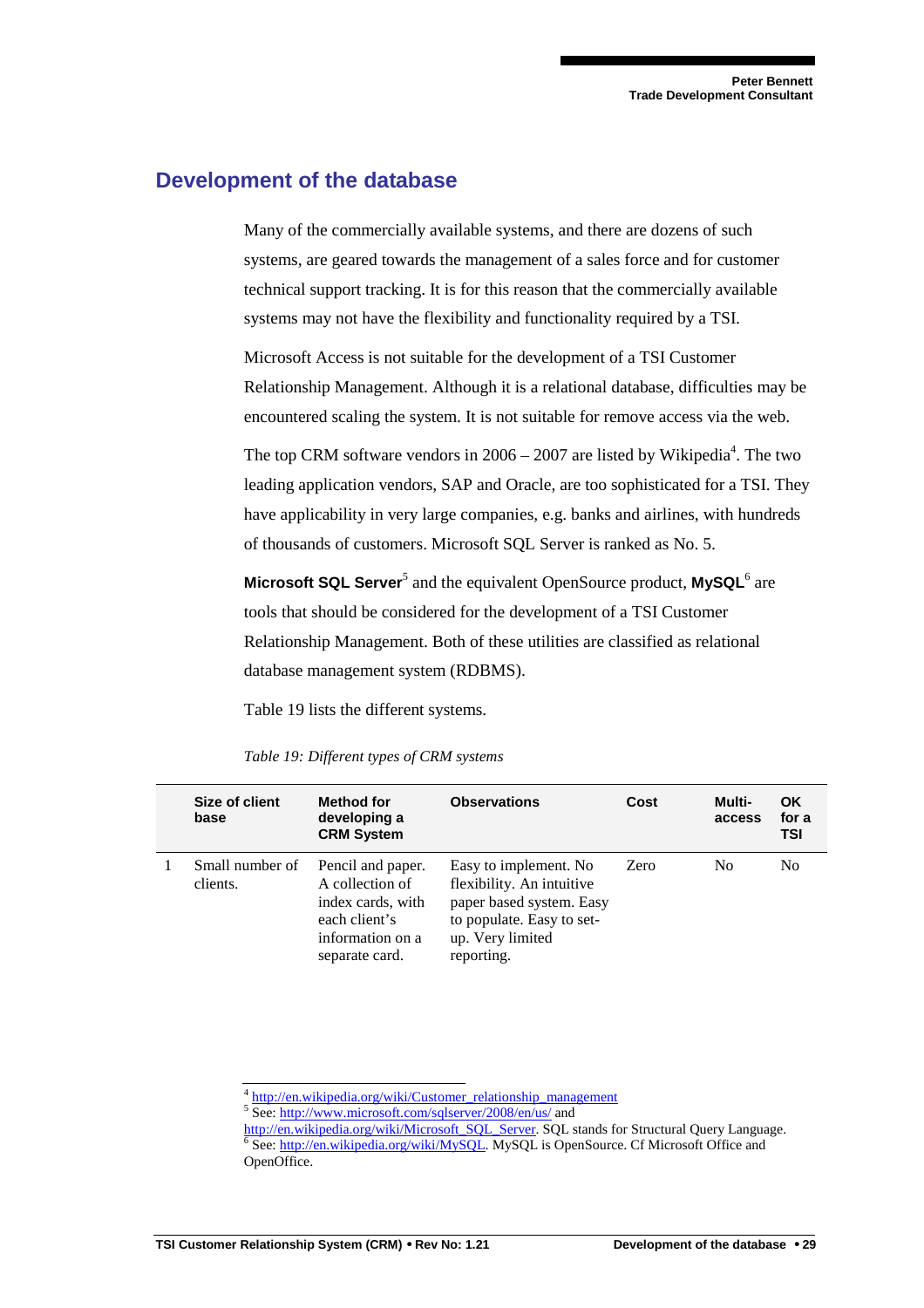|   | Size of client<br>base                                                                                                                                                                                                  | <b>Method for</b><br>developing a<br><b>CRM System</b>                                                                                  | <b>Observations</b>                                                                                                                                                                                                                                                               | Cost                                                       | Multi-<br>access | <b>OK</b><br>for a<br>TSI |
|---|-------------------------------------------------------------------------------------------------------------------------------------------------------------------------------------------------------------------------|-----------------------------------------------------------------------------------------------------------------------------------------|-----------------------------------------------------------------------------------------------------------------------------------------------------------------------------------------------------------------------------------------------------------------------------------|------------------------------------------------------------|------------------|---------------------------|
| 2 | Few hundred<br>clients. One<br>point of contact.<br>Limited number<br>of services.                                                                                                                                      | Simple database,<br>e.g. Microsoft<br>Excel or an<br>equivalent<br>spreadsheet would<br>work. List based<br>system.                     | Easy to design and<br>implement. Limited<br>report generating<br>capability. Easy to<br>populate. Easy to set-up.<br>Quickly breaks down as<br>the number and types of<br>services increases. Only<br>suitable for one access<br>point.                                           | Negligible                                                 | N <sub>0</sub>   | N <sub>0</sub>            |
| 3 | Few hundred to<br>a thousand<br>clients. One<br>point of contact.<br>More complex<br>list of services.                                                                                                                  | <b>Microsoft Access</b><br>or database.                                                                                                 | More complex to design<br>and set up. Can handle<br>more complex data than<br>a spreadsheet. Access is<br>a relational database.<br>Limited report<br>generating capability.<br>Quickly breaks down<br>where there is more than<br>one point of access. Not<br>a suitable option. | Costly to<br>set up and<br>maintain.                       | N <sub>0</sub>   | N <sub>0</sub>            |
| 4 | Few hundred<br>clients to<br>thousands of<br>clients. Many<br>different types of<br>services. Many<br>services are<br>customised.<br>Multiple points<br>of contacts and<br>multiple points<br>of access to the<br>data. | Microsoft SQL<br>Server, or<br>equivalent<br>relational<br>database systems,<br>e.g. MySQL. (See<br>5 below).<br>Microsoft <sup>7</sup> | Effort and commitment<br>needed to design the<br>system. Difficult to set-<br>up. Can be expanded to<br>take account of the<br>growing needs of the<br>organisation. Unlimited<br>report generating<br>capability. Can handle<br>multiple points of access.<br>Web based system.  | Licence<br>costs. IT<br>Support<br>and<br>network<br>costs | Yes              | Yes                       |

<sup>&</sup>lt;sup>7</sup> Microsoft Dynamics. See http://www.microsoft.com/dynamics/en/us/default.aspx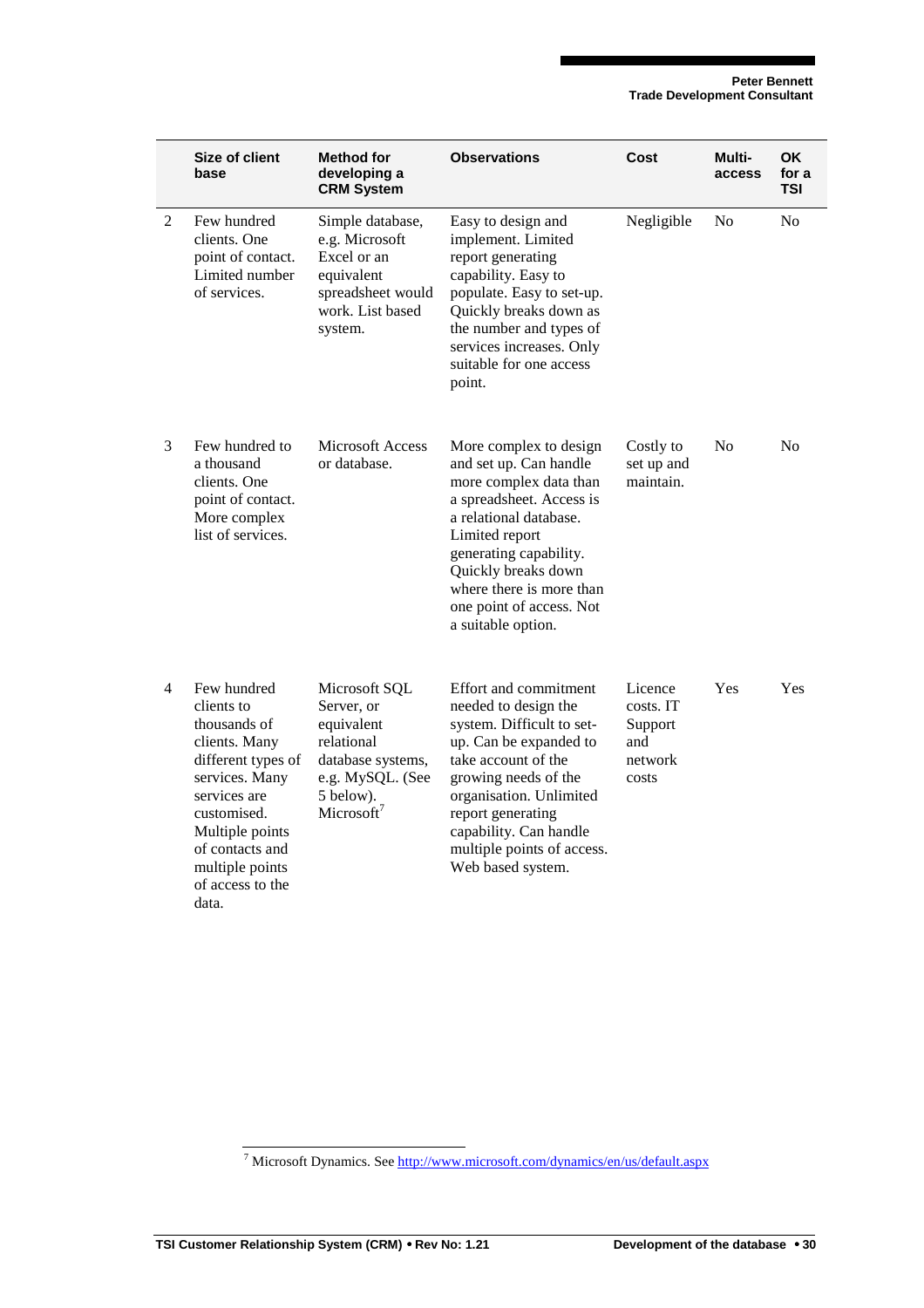|   | Size of client<br>base                                                                                                                                                                                                                | Method for<br>developing a<br><b>CRM System</b> | <b>Observations</b>                                                                                                                                                                                                                                                                                                           | Cost                                                                                                                | Multi-<br>access | OK.<br>for a<br><b>TSI</b> |
|---|---------------------------------------------------------------------------------------------------------------------------------------------------------------------------------------------------------------------------------------|-------------------------------------------------|-------------------------------------------------------------------------------------------------------------------------------------------------------------------------------------------------------------------------------------------------------------------------------------------------------------------------------|---------------------------------------------------------------------------------------------------------------------|------------------|----------------------------|
| 5 | Same as 4.<br>Few hundred<br>clients to<br>thousands of<br>clients. Many<br>different types of<br>services. Many<br>services are<br>customised.<br>Multiple points<br>of contacts and<br>multiple points<br>of access to the<br>data. | <b>MySQL</b>                                    | Same as 4 above.<br>MySQL is Open Source.<br>Effort and commitment<br>needed to design the<br>system. Difficult to set-<br>up. Can be expanded to<br>take account of the<br>growing needs of the<br>organisation. Unlimited<br>report generating<br>capability. Can handle<br>multiple points of access.<br>Web based system. | Free<br>product.<br>Some costs<br>may be<br>associated<br>with<br>support. IT<br>Support<br>and<br>network<br>costs | Yes              | <b>Yes</b>                 |
| 6 |                                                                                                                                                                                                                                       | SuperOffice                                     | Used by the Swedish<br>Trade Council. (See:<br>Appendix: SuperOffice,<br>Page 32.)                                                                                                                                                                                                                                            |                                                                                                                     | Yes              | Yes                        |
| 7 |                                                                                                                                                                                                                                       | Saratoga <sup>8</sup>                           | Cf SuperOffice                                                                                                                                                                                                                                                                                                                |                                                                                                                     | Yes              | Yes                        |
| 8 |                                                                                                                                                                                                                                       | Abalon <sup>9</sup>                             | Cf SuperOffice                                                                                                                                                                                                                                                                                                                |                                                                                                                     | Yes              | Yes                        |
| 6 | Thousands of<br>clients, multiple<br>points of<br>contact, multiple<br>services.                                                                                                                                                      | SAP <sup>10</sup> , Oracle                      | Applicability in banks,<br>airlines, insurance<br>companies, and similar<br>organisations                                                                                                                                                                                                                                     | Very large                                                                                                          | Yes              | N <sub>0</sub>             |

#### **Bugs and new feature requests**

A Customer Relationship Management will develop over time. It will always be a "work in progress". Users should be encourages to report bugs in the system and to submit suggestions for new feature requests to the IT Department or system developers.

<sup>&</sup>lt;sup>8</sup> Saratoga CRM. See http://www.saratogasystems.com<br><sup>9</sup> Abalon CRM. See http://www.abalon.se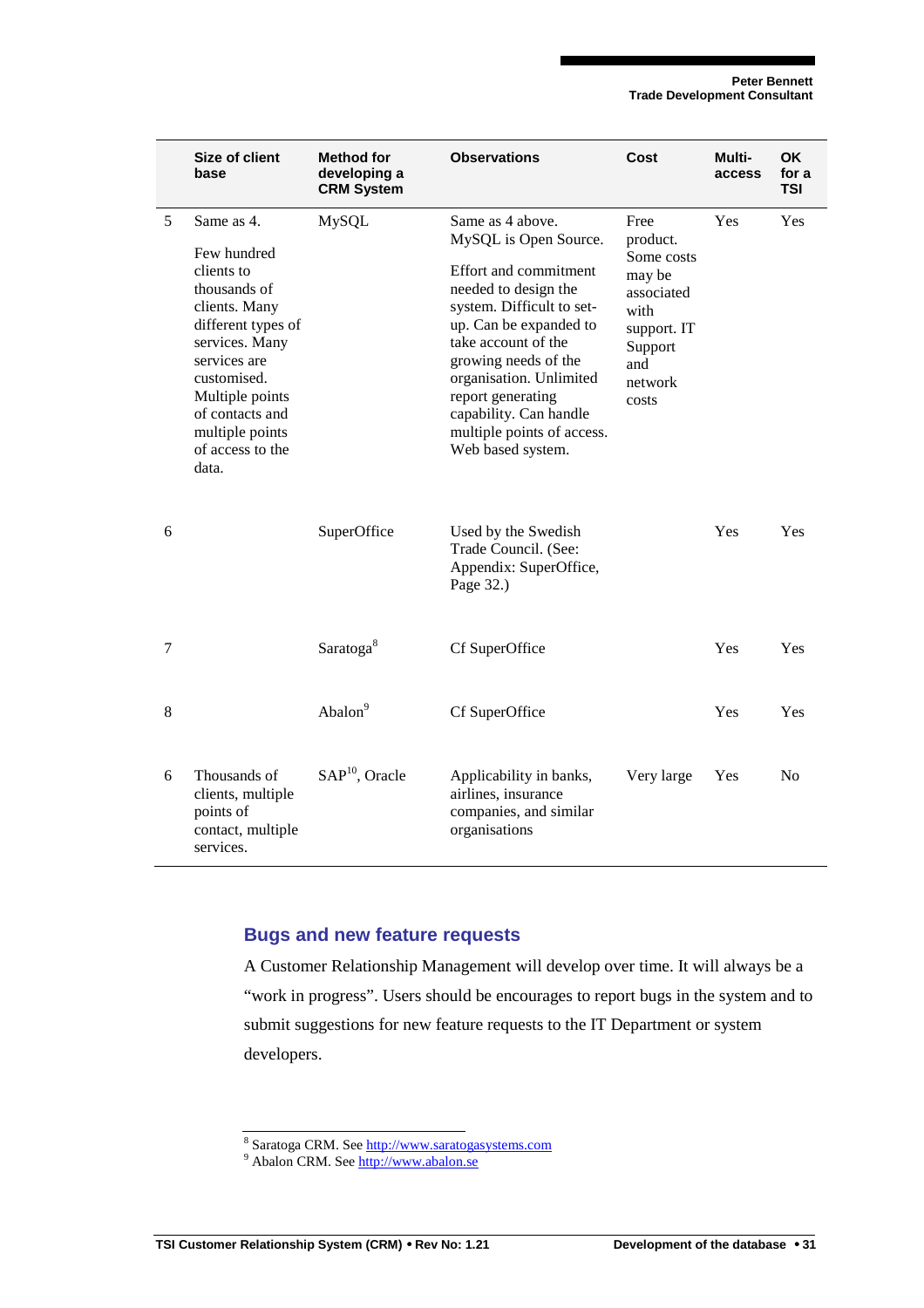# **Appendix: SuperOffice**

**Note:** SuperOffice was selected in 2005 by the Swedish Trade Council as their CRM utility. The following information is for illustration and should not be considered an endorsement for SuperOffice.

- STC evaluated several options before settling on SuperOffice. At the time (2005) SuperOffice seemed to offer the best combination of price and functionality.
- If they carried out the evaluation in 2009 the choice might be different. Buying a ready-made system meant access to services, access to new releases, updates and upgrades. The availability of local support infrastructure influenced the decision.
- Although the SuperOffice system is an off the shelf system it is highly customised to the needs of STC.
- Although STC are happy with SuperOffice they recommend that ITC should look at the options provided by Microsoft, Saratoga, Abalon and SAP. The CRM market is continuously evolving and other options are available.
- According to the SuperOffice web site they have 11,000 users. SuperOffice ASA has headquarters in Oslo, Norway. Sales offices are located all over Europe: Norway, Sweden, Denmark, Germany, Netherlands, Switzerland, UK and Japan. In addition to the SuperOffice sales offices, they have active partners in Spain, Italy, France, Ireland, Poland, the Czech Republic, Finland, Australia, Canada and the US.
- The following non-profit / public sector organisations, which includes UNDP, use SuperOffice

 $\overline{a}$ 

 $10$  SAP. See http://www.sap.com/solutions/business-suite/crm/index.epx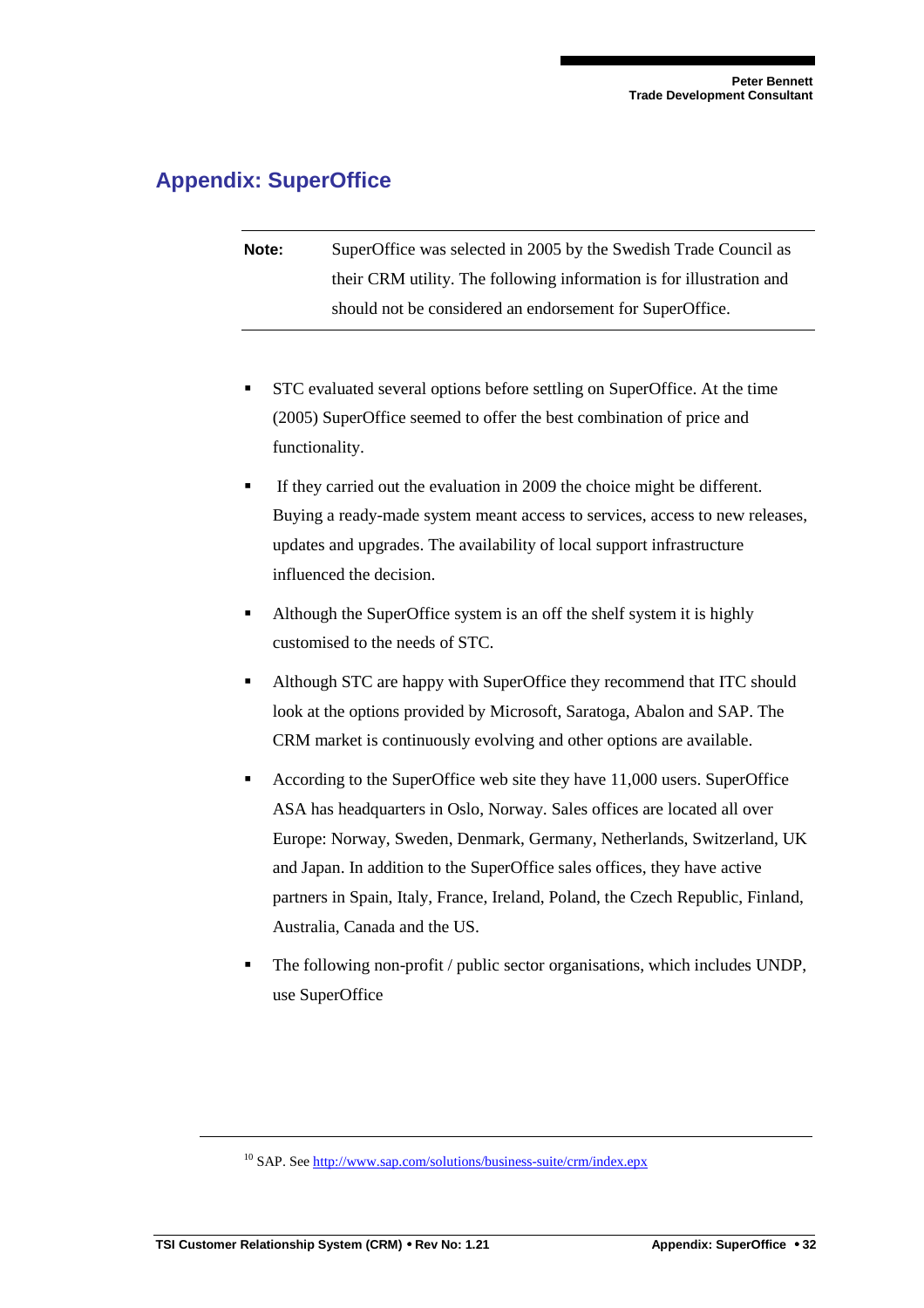*Figure 1 Non-profit and public sector organisations using SuperOffice* 

|   | →             | Dansk Industri (www.di.dk)                                                   |
|---|---------------|------------------------------------------------------------------------------|
|   | $\rightarrow$ | Business Region Göteborg, (http://www.businessregion.se/)                    |
|   | $\rightarrow$ | Finansrådet Denmark<br>(http://www.finansraadet.dk/english/toolkit/forside/) |
|   | $\rightarrow$ | Kommunenes Sentralforbund (http://www.ks.no/)                                |
|   | $\rightarrow$ | Cfi (http://www.cfi.nl/public/websitecfi/)                                   |
|   | $\rightarrow$ | UNDP - Office of Communications                                              |
|   | $\rightarrow$ | Linköpings Kommun LKDATA (http://www.linkoping.se/)                          |
|   | $\rightarrow$ | ISPCC (http://www.ispcc.ie/)                                                 |
|   | $\rightarrow$ | MBO Raad (http://www.mboraad.nl/                                             |
|   | $\rightarrow$ | IPAF (http://www.ipaf.org/)                                                  |
|   | $\rightarrow$ | European Environment Agency (http://www.eea.europa.eu/)                      |
|   | →             | Dansk Røde Kors (http://www.drk.dk/)                                         |
|   |               |                                                                              |
| п |               | SuperOffice CRM integrates with office productivity tools, including         |
|   |               | Microsoft Outlook, Lotus Notes, and Microsoft Office.                        |
|   |               |                                                                              |

- Contact in SuperOffice
	- $\rightarrow$  Cathrine Mula International Sales Manager Ms Mula Sattler SuperOffice AS Wergelandsveien 7, NO-0167 Oslo P.O. Box 1884 Vika, NO-0124 Oslo Direct: +47 23 35 40 34 Mobile: +47 934 66 034 Fax: +47 23 35 40 03 cathrine.mula@superoffice.com www.superoffice.com
	- $\rightarrow$ SuperOffice has an office in Switzerland.

Mr. Ralf Sattler SuperOffice Team Brendel AG Pfeffingerstr. 19 CH-4153 Reinach / BL Tel: +41 61 3383737

Much of the functionality defined in this document could be covered by the utility.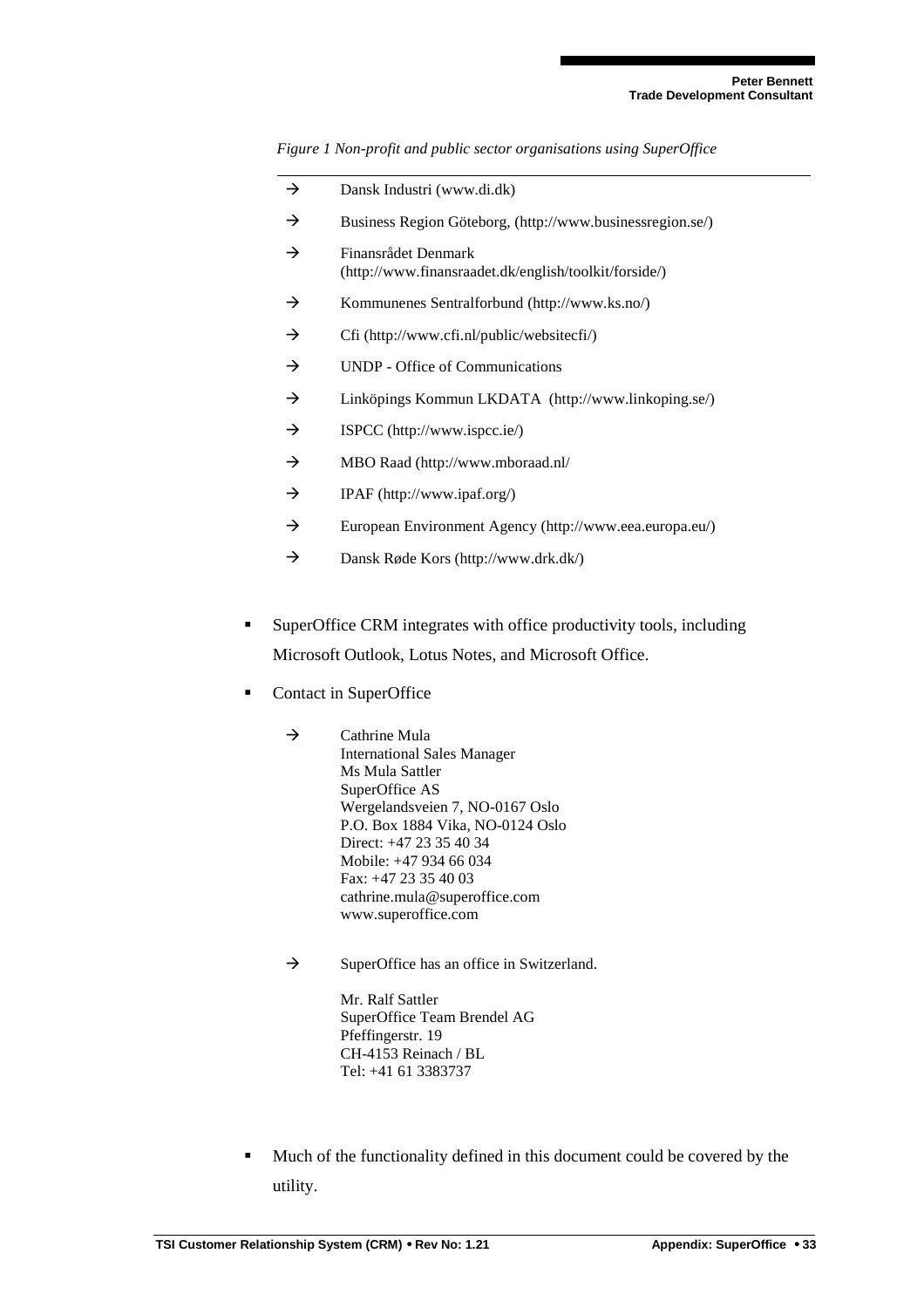Here are some screens:

| SuperOffice 6.web                                                  | 制 http://localhost/SuperOffice/default.aspx                                                        |                                                                                                |                                                                                                     |                                                                                |                                                                                        |                                                               |                                                                                        | $\ddot{r}$<br>$\checkmark$<br>$\times$<br>Google<br>$\wedge$ $\Box$                                                                        | den - Fill Page - Ol Tools -                                                       |
|--------------------------------------------------------------------|----------------------------------------------------------------------------------------------------|------------------------------------------------------------------------------------------------|-----------------------------------------------------------------------------------------------------|--------------------------------------------------------------------------------|----------------------------------------------------------------------------------------|---------------------------------------------------------------|----------------------------------------------------------------------------------------|--------------------------------------------------------------------------------------------------------------------------------------------|------------------------------------------------------------------------------------|
| File Edit View Company Diary Project Selection E-mail Reports Help |                                                                                                    |                                                                                                |                                                                                                     |                                                                                |                                                                                        |                                                               |                                                                                        |                                                                                                                                            | <b>Freetext Search</b>                                                             |
| Tuesday 4/21/2009<br>Company                                       | Company<br><b>Head Quarter</b><br>Wergelandsveien 7<br>P.o. Box 1345, Vika<br>01243 OSLO<br>Norway | More<br><b>Star Services AS</b>                                                                | Interests<br><b>WWW</b>                                                                             |                                                                                | <b>Our Contact:</b><br>Category:<br>Code:<br>Number:<br>VAT No.:                       | <b>John Rowling</b><br><b>Customer A</b><br>StarServ<br>10067 | 돼                                                                                      | Month<br><b>April 2009</b><br>Mon Tue Wed Thu Fri Sat Sun<br>30<br>$\mathbf{z}$<br>31<br>$\mathbf{1}$<br>14<br>9<br>15<br>6<br>7<br>8      | ь<br>$\overline{\mathbf{3}}$<br>5 <sub>2</sub><br>$\overline{4}$<br>10<br>12<br>11 |
| Diary<br>Project                                                   | Telephone:<br>Fax:<br>Web Site:<br>E-mail:                                                         |                                                                                                | <b>22 45 70 00 Reception</b><br>22 45 70 01<br>http://www.starservices.com<br>info@starservices.com |                                                                                | Business:<br>Project coordinator:<br>Photographer:<br>Creative contact:                | Services<br>Hannah Hofman<br>Mary Jones Clark<br>Edvin Moses  |                                                                                        | 13 <sup>°</sup><br>15<br>16<br>14<br>16<br>22<br>20<br>23<br>21<br>17<br>27<br>28<br>29<br>30<br>18<br>19<br>5<br>6<br>7<br>$\frac{14}{2}$ | 17<br>18<br>19<br>24<br>25<br>26<br>$\overline{2}$<br>3<br>9<br>10<br>8            |
| Selection<br>Inbox                                                 | Last modified:                                                                                     |                                                                                                | 4/16/2009 JR                                                                                        |                                                                                |                                                                                        |                                                               | Edit                                                                                   |                                                                                                                                            |                                                                                    |
|                                                                    | <b>Contacts</b>                                                                                    | Relations                                                                                      | Projects                                                                                            | Activities                                                                     | Order history                                                                          |                                                               |                                                                                        |                                                                                                                                            |                                                                                    |
| <b>Reports</b>                                                     | B<br>٠<br>B                                                                                        | Mr/Ms First Name                                                                               | Last name                                                                                           | Title                                                                          | Mobile phone - Phone                                                                   |                                                               | Direct phone - Phone                                                                   | E-mail                                                                                                                                     |                                                                                    |
| Tools                                                              | ٠                                                                                                  | Rachel<br>Ms<br>Mr.<br>Tom<br>Mr.<br>Kenneth<br>Mr.<br>Donald<br>Mr.<br>Jack<br>Ms.<br>Jasmine | Stones<br>McKean<br>Frost<br>Larks<br>Fairholm<br>Kahn                                              | CEO.<br>Sales Director<br>Account Mana<br>CFO<br>Senior Accou<br>Project Manac | 92 35 70 05<br>92 35 70 70<br>93 47 50 73<br>92 35 79 92<br>92 45 70 78<br>92 35 70 79 |                                                               | 22 45 70 05<br>22 45 70 70<br>22 45 70 73<br>22 45 70 02<br>22 45 70 78<br>22 45 70 79 | hs@starservices.com<br>Imc@starservices<br>kf@starservices.cc<br>dl@starservices.cc<br>if@starservices.co<br>jk@starservices.co            | $\lambda$<br>$\overline{2}$<br>3<br>$\overline{a}$<br>5<br>6                       |
|                                                                    | $\theta$                                                                                           | Mr.<br>Jimmy<br>Ms.<br>Susanne<br>Mr.<br>Lars                                                  | Olsen<br>Thorsen<br>Svenser                                                                         | Account Mans<br>Creative Direc<br>Production Ma                                | 94 56 34 35<br>92 35 70 80<br>92 35 70 82                                              |                                                               | 22 45 70 81<br>22 45 70 80<br>22 45 70 82                                              | jo@starservices.cc<br>st@starservices.cc<br>Is@starservices.cc                                                                             | 7<br>8<br>9                                                                        |
|                                                                    |                                                                                                    |                                                                                                |                                                                                                     |                                                                                |                                                                                        |                                                               |                                                                                        |                                                                                                                                            |                                                                                    |
|                                                                    |                                                                                                    |                                                                                                |                                                                                                     |                                                                                |                                                                                        |                                                               |                                                                                        |                                                                                                                                            |                                                                                    |
|                                                                    | Add O Delete                                                                                       | 4311101                                                                                        |                                                                                                     |                                                                                |                                                                                        |                                                               |                                                                                        |                                                                                                                                            | Former employees                                                                   |
|                                                                    | 2 <sup>2</sup>                                                                                     | $\frac{1}{2}$                                                                                  |                                                                                                     |                                                                                | $\circledR$                                                                            |                                                               |                                                                                        |                                                                                                                                            |                                                                                    |

*Figure 2 CRM Contact card*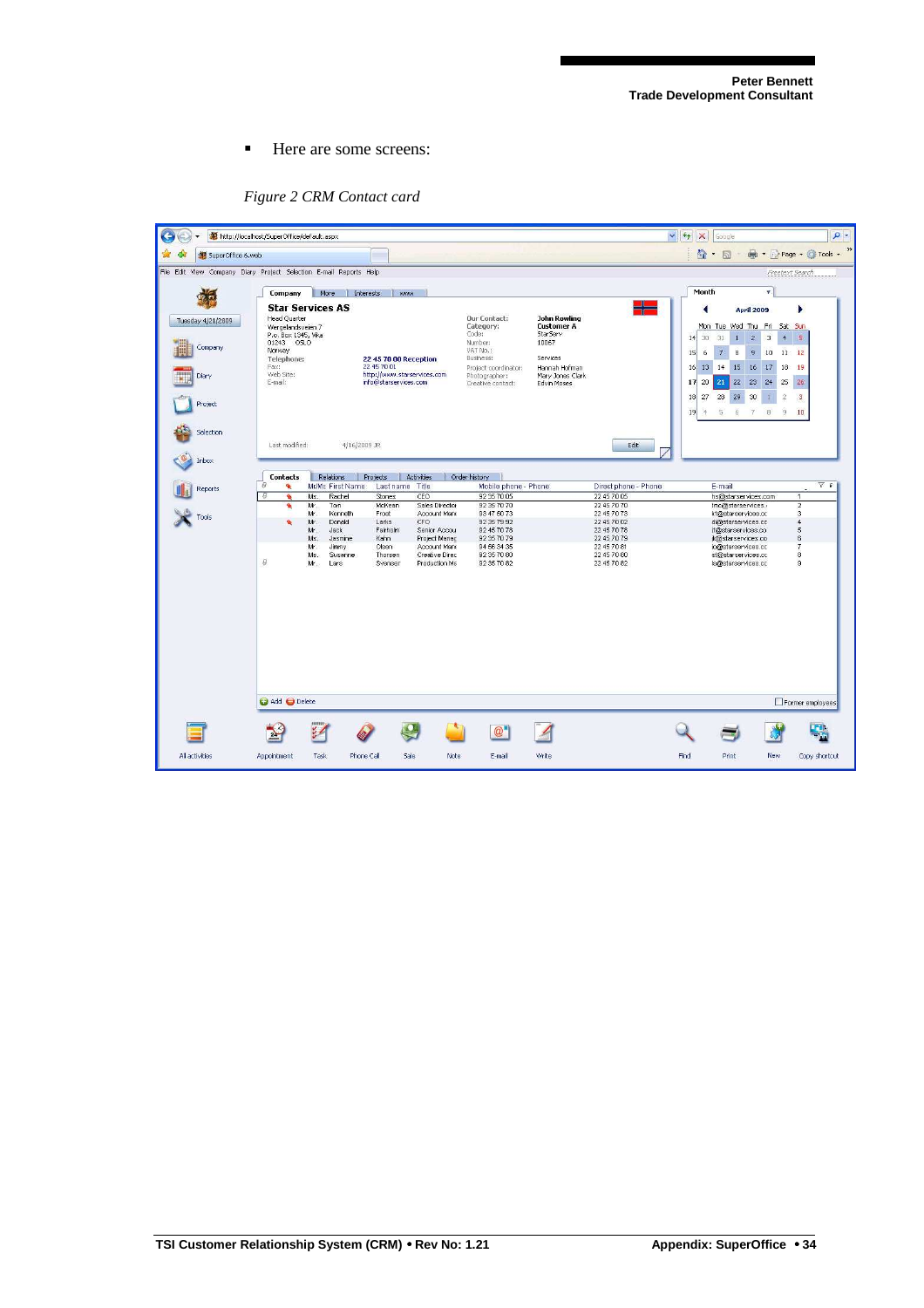

#### *Figure 3 CRM Activity log*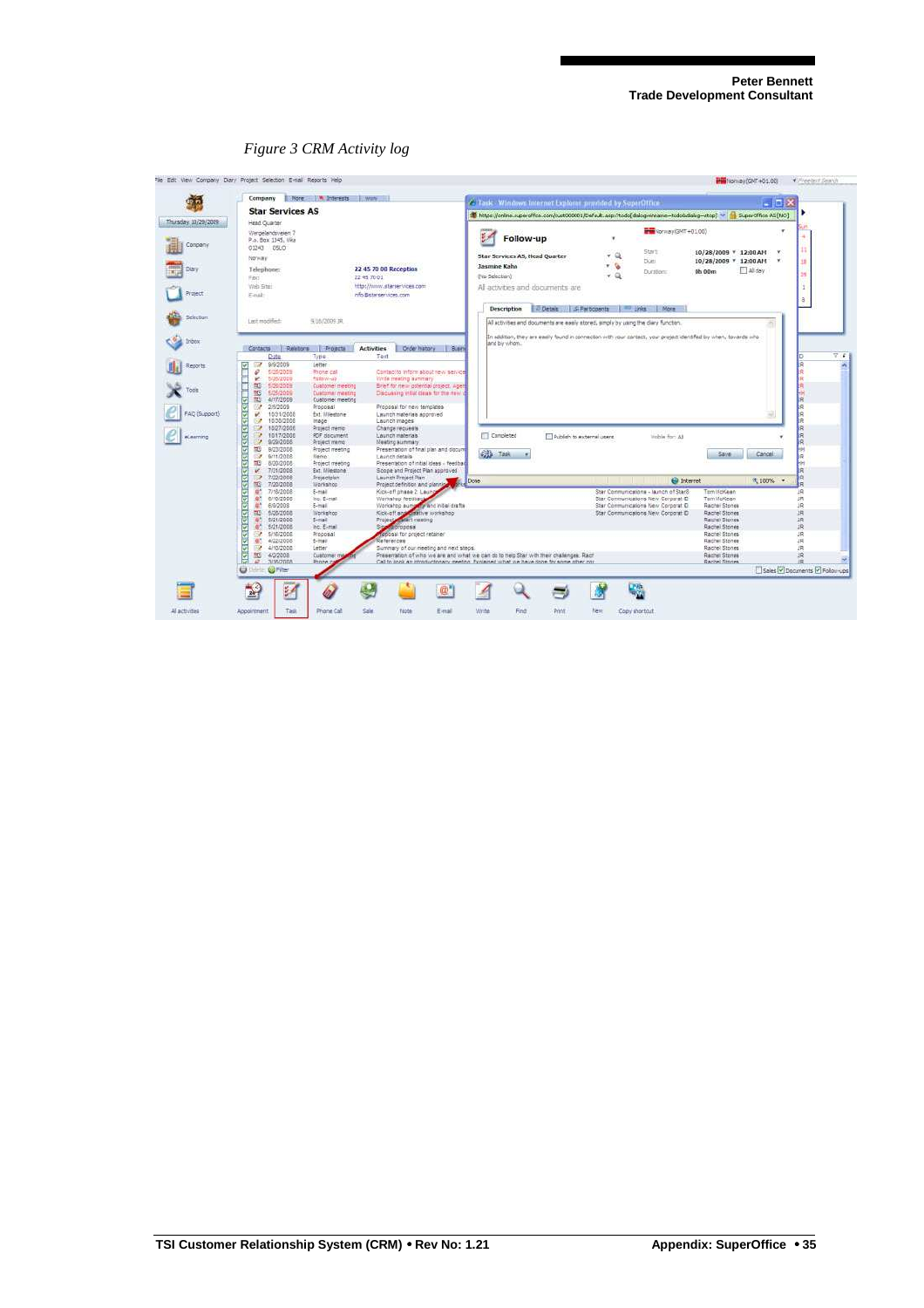

*Figure 4 CRM Diary and activities* 

 UNDP are users of SuperOffice. See Figure 5 Description of UNDP's usage on page 37.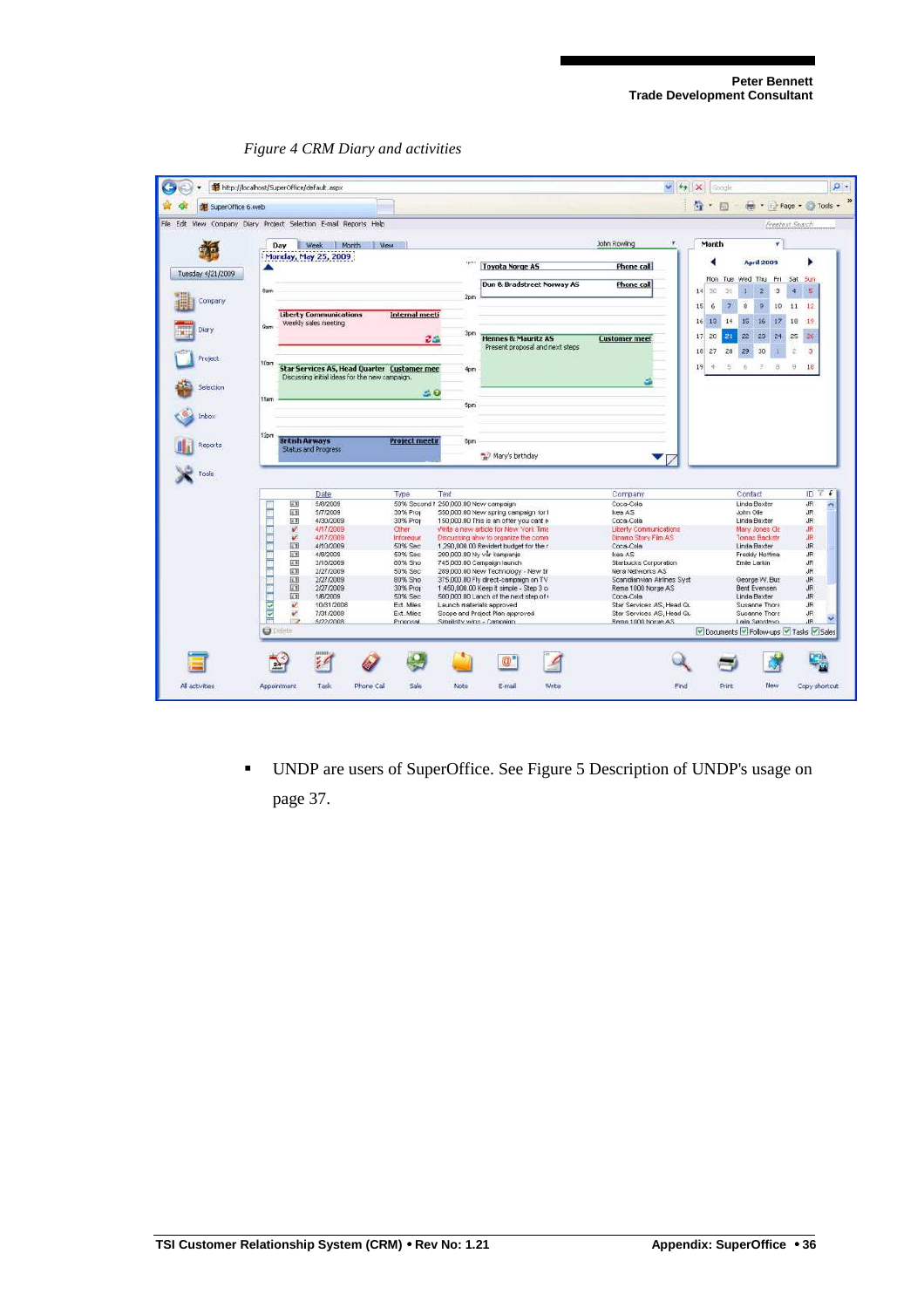*Figure 5 Description of UNDP's usage* 

#### Industry: Nonprofit, Education & Public Sector

#### **SuperOffice CASE STORY: UNDP**

# Easy and quick access to data is indispensable to UNDPs global work

"We chose to structure the knowledge sharing with SuperOffice. Even though the system is actually developed for keeping track of customer relations, it is also a good thing for the employees that an overall view is created."

Interview with Henrik Juul, Management Specialist, UNPD

#### **The Challenge**

The human resource management of UNPD (United Nations Development Programme) is based in Copenhagen. 7-8 years ago, the UN organization was in the same situation as many other organizations: An overall view of communication and contacts was needed. Things were filed in many different ways. There was a chance that a lot of important information could be lost, should any employees quit or move to other jobs

"However if is a matter of institutional knowledge which ought to be accessible for everybody in the organization - also in future", says Henrik Juul Management specialist UNDP

#### The Solution

Today, the human resources department functions as an administrative unit and knowledge bank to almost 4,000 employees spread all over the world. Here, it is possible to have any question concerning salaries, pensions, employment contracts etc. Clarified. The main part of the employees that are handled in Copenhagen are employed in the actual UNPD, whereas almost 1,300 works with four UN partner organizations that have chosen to draw on the human resources department's competencies. The persons who are responsible for HR in these organizations are able to get information from SuperOffice, even though the offices are based in e.g. Tokyo or Kuala Lumpur. They connect to the system through the internet and accordingly they experience the advantage of having access to structured and updated knowledge. Among other things, the SuperOffice solution of the UNDP is integrated into the central ERP system that is controlled from the head quarter in New York. All basic data and personal information are automatically transferred and updated in SuperOffice once every 24 hours.

#### **The Results**

"The value of our investment in SuperOffice has only become higher since we started using the system. Four years ago, we handled about 10,000 emails a month with queries and documents. Today this number has increased to almost 25,000, whereas the number of users has doubled to a little more than 160 Despite the growth and the many new users, the effort to maintain the system is manageable", says Henrik Juul

"Today. SuperOffice is the natural central point for the employees in the human resources department. All relevant knowledge is accessible via this solution. All working processes are closely connected to SuperOffice. "When our employees receive an email containing an inquiry, they are immediately able to get an overall view of the previous correspondence and to see how the person in question works if he/she is married or not and how the pension conditions are", savs Henrik Juul.

"It is exactly the accessibility to all data that makes SuperOffice an indispensible tool for us. In this connection it is of great value to us that it is so easy to expand SuperOffice. Without being an experienced com-

#### The Customer Benefits at a Glance

- . Is able to handle 100% more emails
- Reduction of the administrative procedure time
- No need for a computer programmer in order to make adjustments in SuperOffice

puter programmer, I have through the yeas been responsible for 10 different new developments based on specific user requests, which has made SuperOffice our system. Among other things, a tab that gives access to viewing the employee's pay checks." says Henrik Juul.

SuperOffice also plays an important part in relation to the many global activeties in UNDP. When the partners from Tokyo or the colleagues from the head quarter in New York needs an answer to a question the time difference can be a brake block

"There is no doubt that SuperOffice plays a part in securing a faster administrative procedure. Colleagues on the other side of the planet are able to access the system directly when we are closed in Denmark and to see whether the mail has been answered or the document has been submitted for approval. Both parties will be winners in that respect. The colleagues will get answers faster, and we do not need to spend time on the question", says Henrik Juul.